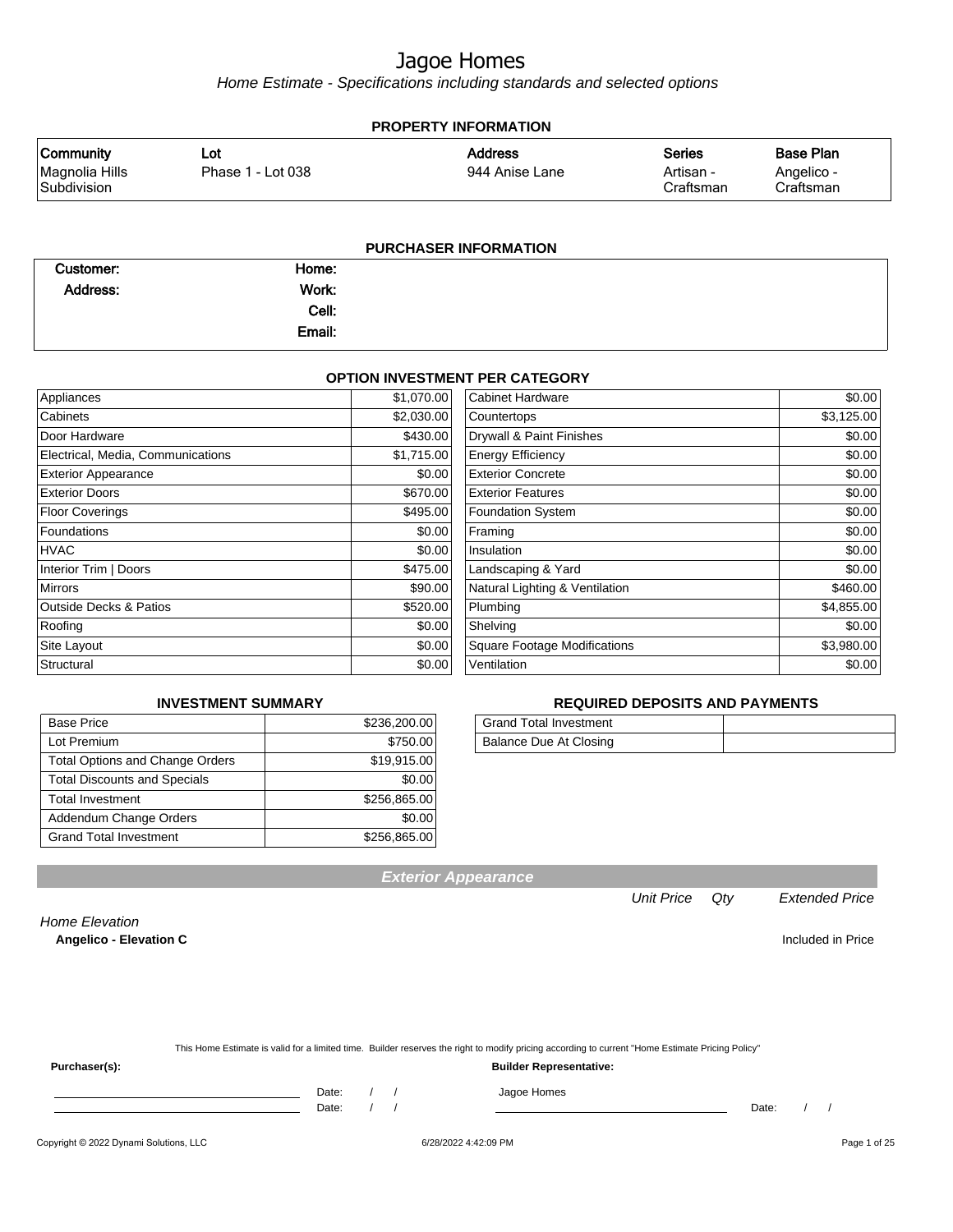|                                                            |                                                                                                                                                                                                                     | <b>PROPERTY INFORMATION</b>         |                                         |     |                                             |  |
|------------------------------------------------------------|---------------------------------------------------------------------------------------------------------------------------------------------------------------------------------------------------------------------|-------------------------------------|-----------------------------------------|-----|---------------------------------------------|--|
| Community<br>Magnolia Hills<br>Subdivision                 | Lot<br>Phase 1 - Lot 038                                                                                                                                                                                            | <b>Address</b><br>944 Anise Lane    | <b>Series</b><br>Artisan -<br>Craftsman |     | <b>Base Plan</b><br>Angelico -<br>Craftsman |  |
|                                                            |                                                                                                                                                                                                                     | <b>Exterior Appearance</b>          |                                         |     |                                             |  |
|                                                            |                                                                                                                                                                                                                     |                                     | <b>Unit Price</b>                       | Qty | <b>Extended Price</b>                       |  |
| <b>Cultured Stone</b><br><b>Cultured Stone</b>             |                                                                                                                                                                                                                     |                                     |                                         |     | Included in Price                           |  |
| Color<br>Selected Color: Cutface Penn                      |                                                                                                                                                                                                                     |                                     |                                         |     | Included in Price                           |  |
| Drop Brick Ledge<br>Drop Brick Ledge, Included             |                                                                                                                                                                                                                     |                                     |                                         |     | \$0.00                                      |  |
| <b>Brick Skirt</b><br><b>Brick Skirt</b>                   |                                                                                                                                                                                                                     |                                     |                                         |     | \$0.00                                      |  |
| <b>Brick Color</b>                                         | Selected Brick Color: Brownstone                                                                                                                                                                                    |                                     |                                         |     | Included in Price                           |  |
|                                                            |                                                                                                                                                                                                                     | <b>Foundation System</b>            |                                         |     |                                             |  |
|                                                            |                                                                                                                                                                                                                     |                                     | <b>Unit Price</b>                       | Qty | <b>Extended Price</b>                       |  |
| <b>Foundation System</b><br><b>Insulated Concrete Slab</b> |                                                                                                                                                                                                                     |                                     |                                         |     | Included in Price                           |  |
|                                                            |                                                                                                                                                                                                                     | <b>Energy Efficiency</b>            |                                         |     |                                             |  |
| <b>HERS Rating</b>                                         | HERS Rated Home (Less than 85 Score)<br>Note - Jagoe Homes receives all applicable rebates for energy efficiency, utilities,<br>manufacturers, etc. Rebates have been reflected as a discount in Base Price of Home |                                     | <b>Unit Price</b>                       | Qty | <b>Extended Price</b><br>Included in Price  |  |
|                                                            |                                                                                                                                                                                                                     | <b>Square Footage Modifications</b> |                                         |     |                                             |  |
|                                                            |                                                                                                                                                                                                                     |                                     | <b>Unit Price</b>                       | Qty | <b>Extended Price</b>                       |  |
| Kitchen - 2' Expansion                                     | Kitchen, 2' Expansion in Depth (Includes 2' Additional Cabinets)                                                                                                                                                    |                                     |                                         |     | \$3,980.00                                  |  |
| only.                                                      | Add 2' to Depth of Dining Area of Home.<br>Includes additional 2' of cabinets and Laminate Top.<br>*If Granite is selected in Kitchen, a custom option will be required. Level 1 and 2 Cabinets                     |                                     |                                         |     |                                             |  |
|                                                            |                                                                                                                                                                                                                     | <b>Structural</b>                   |                                         |     |                                             |  |
| Concrete Slab                                              |                                                                                                                                                                                                                     |                                     | <b>Unit Price</b>                       | Qty | <b>Extended Price</b>                       |  |
| Barrier, Termite Warranty 1 year                           | Concrete Slab 4" thick (avg), 3500 psi, Slab fill 6" minimum, 6 mil polyethylene Vapor                                                                                                                              |                                     |                                         |     | Included in Price                           |  |
| Purchaser(s):                                              | This Home Estimate is valid for a limited time. Builder reserves the right to modify pricing according to current "Home Estimate Pricing Policy"                                                                    | <b>Builder Representative:</b>      |                                         |     |                                             |  |
|                                                            | Date:<br>$\sqrt{2}$<br>$\sqrt{ }$<br>Date:                                                                                                                                                                          | Jagoe Homes<br>$\prime$<br>$\prime$ |                                         |     | $\left  \right $<br>Date:                   |  |
| Copyright © 2022 Dynami Solutions, LLC                     |                                                                                                                                                                                                                     | 6/28/2022 4:42:09 PM                |                                         |     | Page 2 of 25                                |  |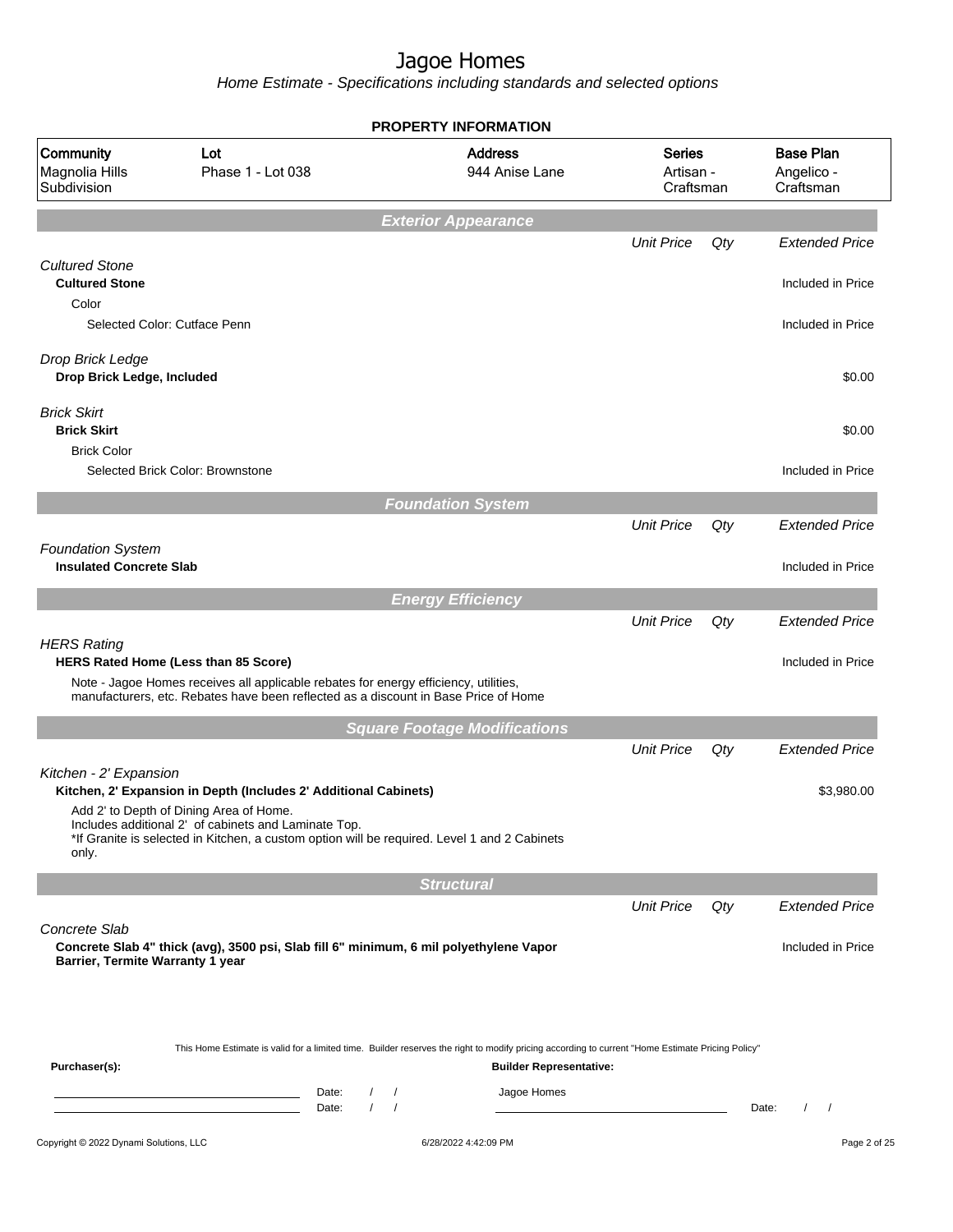Home Estimate - Specifications including standards and selected options

|                                            |                                                                                                                                                                          | <b>PROPERTY INFORMATION</b>       |                                         |     |                                             |
|--------------------------------------------|--------------------------------------------------------------------------------------------------------------------------------------------------------------------------|-----------------------------------|-----------------------------------------|-----|---------------------------------------------|
| Community<br>Magnolia Hills<br>Subdivision | Lot<br>Phase 1 - Lot 038                                                                                                                                                 | <b>Address</b><br>944 Anise Lane  | <b>Series</b><br>Artisan -<br>Craftsman |     | <b>Base Plan</b><br>Angelico -<br>Craftsman |
|                                            |                                                                                                                                                                          | <b>Structural</b>                 |                                         |     |                                             |
|                                            |                                                                                                                                                                          |                                   | <b>Unit Price</b>                       | Qty | <b>Extended Price</b>                       |
| <b>Foundation Block</b>                    | Block Size - Dropped Brick Ledge 12"x8"x16" & 8"x8"x16"                                                                                                                  |                                   |                                         |     | \$0.00                                      |
| <b>Foundation Drain</b>                    | <b>Foundation Drain - Gravel French Drain</b>                                                                                                                            |                                   |                                         |     | Included in Price                           |
|                                            |                                                                                                                                                                          | <b>Outside Decks &amp; Patios</b> |                                         |     |                                             |
|                                            |                                                                                                                                                                          |                                   | <b>Unit Price</b>                       | Qty | <b>Extended Price</b>                       |
|                                            | Outside Retreat Concrete Patio or Covered Patio<br>12' Wide x 12' Deep Concrete Patio, 3500 psi                                                                          |                                   |                                         |     | \$520.00                                    |
| Finish                                     | Selected Finish: Broom Finish                                                                                                                                            |                                   |                                         |     | Included in Price                           |
|                                            |                                                                                                                                                                          | <b>Exterior Doors</b>             |                                         |     |                                             |
|                                            |                                                                                                                                                                          |                                   | <b>Unit Price</b>                       | Qty | <b>Extended Price</b>                       |
| Front Entry Door                           | HD Smooth Steel 3/0 Painted Craftsman MHD-217-010-2 w/ 22x17 Clear Glass Insert<br>Consult with Design Coordinator for Glass Pattern, Door Handle, and Paint Selections. |                                   |                                         |     | Included in Price                           |
| 16' Craftsman Garage Overhead Door         | Carriage House Stamped 16x7 Garage Door<br>CHI 5250   Stamped Carriage House Steel   Includes Decorative Hardware                                                        |                                   |                                         |     | Included in Price                           |
| Color<br>Selected Color: White             |                                                                                                                                                                          |                                   |                                         |     | Included in Price                           |
| Dining Area Patio Door                     | Vinyl 6/0 Sliding Door w/ NO Grilles, Screen, and 1/0 Transom<br>Vinyl 6/0 Sliding Door w/ NO Grilles, Screen, and 1/0 Transom                                           |                                   |                                         |     | \$670.00                                    |
| Color                                      |                                                                                                                                                                          |                                   |                                         |     |                                             |
| Selected Color: White                      |                                                                                                                                                                          |                                   |                                         |     | Included in Price                           |
| Garage-to-Home Door                        | Solid Core Smooth 5 Panel Equal 2/8 Door<br>Solid Core Smooth 5 Panel Equal 2/8 Door. Door will match interior door paint selection.                                     |                                   |                                         |     | \$0.00                                      |
| Garage Door Opener                         | <b>Garage Door Opener(s) with 2 Transmitters</b>                                                                                                                         |                                   |                                         |     | Included in Price                           |

This Home Estimate is valid for a limited time. Builder reserves the right to modify pricing according to current "Home Estimate Pricing Policy" **Purchaser(s): Builder Representative:** Date: / / Jagoe Homes<br>Date: / / Jagoe Homes Date: / / **Date: / / 2006** Date: / / / Date: / / / Date: / / / 2006 Date: / / / 2006 Date: / / / 2006 Date: / / / 2006 Date: / / / 2007 Date: / / / 2007 Date: / / / 2007 Date: / / / 2007 Date: / / / 2007 Date: / / / 2007 D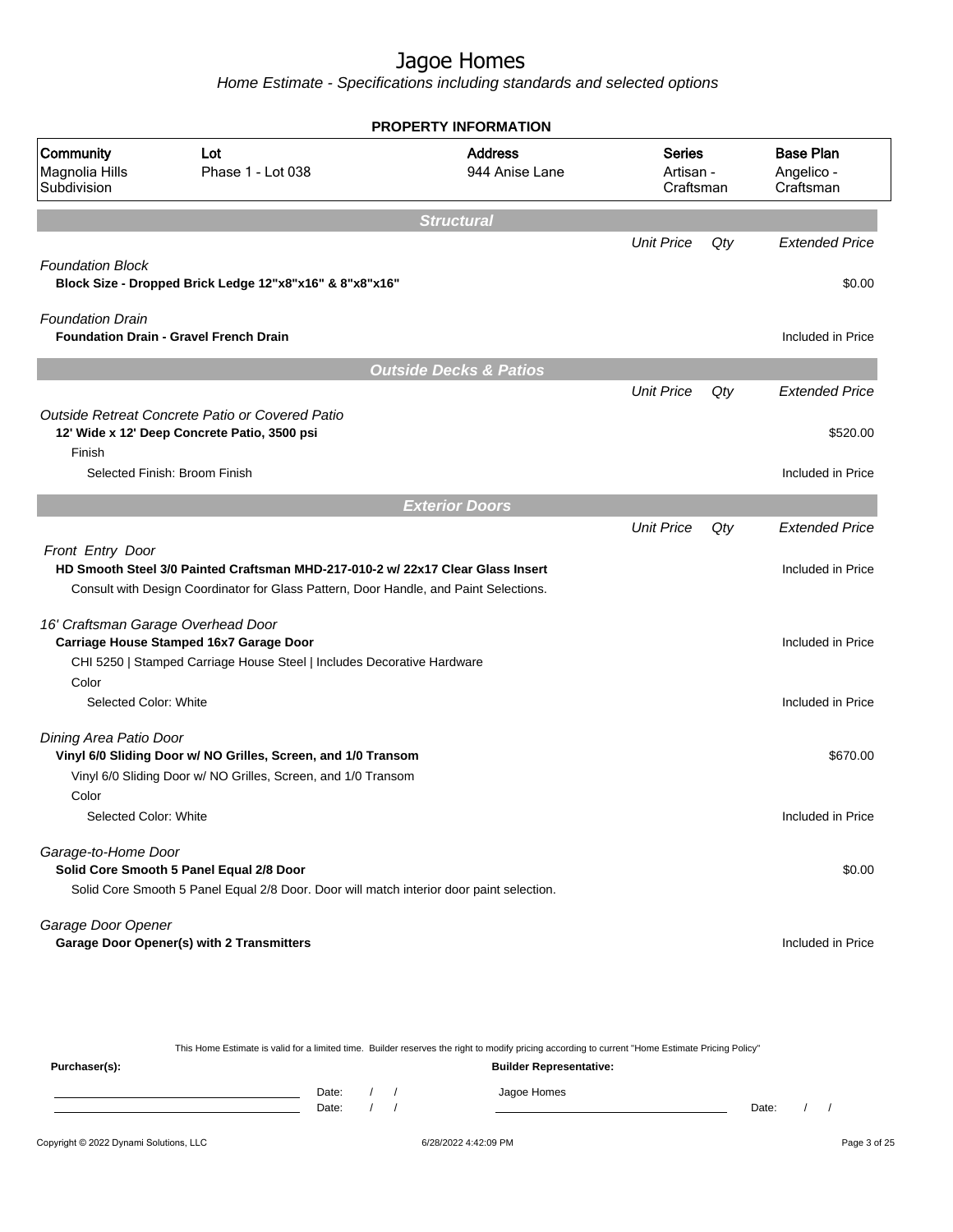|                                                        |                                                                                                                                                                                                                                                                              | <b>PROPERTY INFORMATION</b>               |                                         |     |                                             |
|--------------------------------------------------------|------------------------------------------------------------------------------------------------------------------------------------------------------------------------------------------------------------------------------------------------------------------------------|-------------------------------------------|-----------------------------------------|-----|---------------------------------------------|
| Community<br>Magnolia Hills<br>Subdivision             | Lot<br>Phase 1 - Lot 038                                                                                                                                                                                                                                                     | <b>Address</b><br>944 Anise Lane          | <b>Series</b><br>Artisan -<br>Craftsman |     | <b>Base Plan</b><br>Angelico -<br>Craftsman |
|                                                        |                                                                                                                                                                                                                                                                              | <b>Natural Lighting &amp; Ventilation</b> |                                         |     |                                             |
|                                                        |                                                                                                                                                                                                                                                                              |                                           | <b>Unit Price</b>                       | Qty | <b>Extended Price</b>                       |
| <b>Entire Home Windows</b>                             | Vinyl Low E Single Hung Window w/ GBG & Half Screen                                                                                                                                                                                                                          |                                           |                                         |     | Included in Price                           |
| <b>Window Color</b>                                    | Vinyl Low E Single Hung Window w/ GBG & Half Screen. Glass is Clear unless otherwise<br>noted. Grilles are between the glass. Grille patterns will differ based on Home Series. Please<br>confirm with New Home Consultant.                                                  |                                           |                                         |     |                                             |
|                                                        | Selected Window Color: White Exterior/White Interior                                                                                                                                                                                                                         |                                           |                                         |     | Included in Price                           |
| <b>Entire Home Additional Windows</b><br><b>Screen</b> | Additional 3228 (approx 36" W x 60" H) Vinyl Low E Single Hung Window w/ GBG & Half                                                                                                                                                                                          |                                           |                                         |     | \$460.00                                    |
| (Bonus Room 3)                                         | Vinyl Low E Single Hung Window w/ GBG & Half Screen. Grilles are between the glass. Grille<br>patterns will differ based on Home Series. Please confirm with New Home Consultant.<br>Technical Specification: This option is not available for the finished room over garage |                                           |                                         |     |                                             |
| <b>Window Color</b>                                    |                                                                                                                                                                                                                                                                              |                                           |                                         |     |                                             |
|                                                        | Selected Window Color: White                                                                                                                                                                                                                                                 |                                           |                                         |     | Included in Price                           |
| <b>Comments: Owner's</b>                               |                                                                                                                                                                                                                                                                              |                                           |                                         |     |                                             |
|                                                        | <b>Entire Home Extended Jambs and Casing</b><br><b>Extended Jambs and Casing (No Window Stool) Package for Windows</b><br>Includes extended jambs and casing on all additional windows                                                                                       |                                           |                                         |     | Included in Price                           |
|                                                        | <b>Extended Jambs and Casing for Additional Windows</b><br><b>Extended Jambs and Casing (No Window Stool) Package for Windows</b><br>Includes extended jambs and casing on all additional windows                                                                            |                                           |                                         |     | Included in Price                           |
|                                                        |                                                                                                                                                                                                                                                                              | <b>Exterior Concrete</b>                  |                                         |     |                                             |
|                                                        |                                                                                                                                                                                                                                                                              |                                           | <b>Unit Price</b>                       | Qty | <b>Extended Price</b>                       |
| <b>Exterior Concrete Driveway</b>                      | Driveway/Parking Double Garage: 16' 3" wide, 3500 psi                                                                                                                                                                                                                        |                                           |                                         |     | Included in Price                           |
| Finish                                                 | Selected Finish: Broom Finish                                                                                                                                                                                                                                                |                                           |                                         |     | Included in Price                           |
| Finish                                                 | Exterior Concrete - Front Porch & Sidewalk<br>Exterior Concrete - Front Porch & Sidewalk, 3500 psi                                                                                                                                                                           |                                           |                                         |     | Included in Price                           |
|                                                        | Selected Finish: Broom Finish                                                                                                                                                                                                                                                |                                           |                                         |     | Included in Price                           |
| <b>Exterior Concrete - City Sidewalk</b>               | Exterior Concrete - City Sidewalk, 3500 psi, Broom Finish                                                                                                                                                                                                                    |                                           |                                         |     | Included in Price                           |
| Purchaser(s):                                          | This Home Estimate is valid for a limited time. Builder reserves the right to modify pricing according to current "Home Estimate Pricing Policy"                                                                                                                             | <b>Builder Representative:</b>            |                                         |     |                                             |
|                                                        | Date:<br><u> 1989 - Johann Barn, mars eta inperiodo</u><br>$\prime$<br>Date:                                                                                                                                                                                                 | Jagoe Homes<br>$\prime$<br>$\prime$       |                                         |     | Date:                                       |
| Copyright © 2022 Dynami Solutions, LLC                 |                                                                                                                                                                                                                                                                              | 6/28/2022 4:42:09 PM                      |                                         |     | Page 4 of 25                                |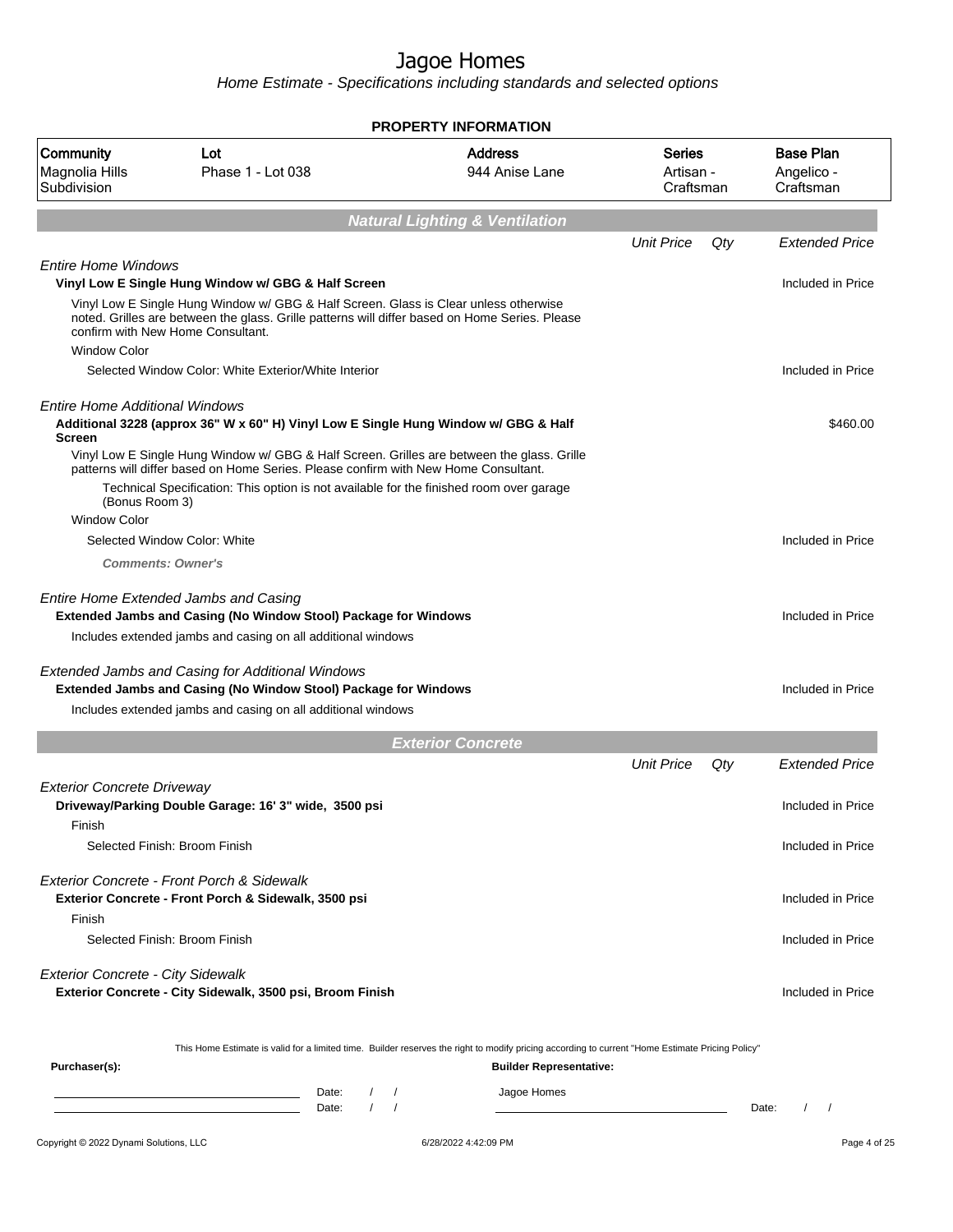|                                                                                 |                                                                                                                                                                       | <b>PROPERTY INFORMATION</b>                                                                                                                                                        |                                         |                                             |
|---------------------------------------------------------------------------------|-----------------------------------------------------------------------------------------------------------------------------------------------------------------------|------------------------------------------------------------------------------------------------------------------------------------------------------------------------------------|-----------------------------------------|---------------------------------------------|
| Community<br>Magnolia Hills<br>Subdivision                                      | Lot<br>Phase 1 - Lot 038                                                                                                                                              | <b>Address</b><br>944 Anise Lane                                                                                                                                                   | <b>Series</b><br>Artisan -<br>Craftsman | <b>Base Plan</b><br>Angelico -<br>Craftsman |
|                                                                                 |                                                                                                                                                                       | <b>Exterior Features</b>                                                                                                                                                           |                                         |                                             |
|                                                                                 |                                                                                                                                                                       |                                                                                                                                                                                    | <b>Unit Price</b><br>Qty                | <b>Extended Price</b>                       |
| <b>Exterior Siding</b><br>Color                                                 | Exterior Portfolio - Double 4" Vinyl Siding                                                                                                                           |                                                                                                                                                                                    |                                         | Included in Price                           |
| Selected Color: Clay                                                            |                                                                                                                                                                       |                                                                                                                                                                                    |                                         | Included in Price                           |
| Exterior Bracket/Corbel                                                         | Exterior Bracket(s), Corbel(s) Painted                                                                                                                                |                                                                                                                                                                                    |                                         | Included in Price                           |
| Color                                                                           | Selected Color: SW7006 Extra White (White Coordinate)                                                                                                                 |                                                                                                                                                                                    |                                         | Included in Price                           |
| Garage Door Header, Stained<br><b>Garage Door Header, Stained</b>               |                                                                                                                                                                       |                                                                                                                                                                                    |                                         | Included in Price                           |
| Stain Color                                                                     | Selected Stain Color: SW Woodscapes Acrylic SW3021 Spicewood                                                                                                          |                                                                                                                                                                                    |                                         | Included in Price                           |
| <b>Exterior Decorative Siding</b><br><b>Exterior Portfolio Perfection Shake</b> |                                                                                                                                                                       |                                                                                                                                                                                    |                                         | Included in Price                           |
|                                                                                 | Perfection shingles have a more finished appearance than a hand-split shake. They are<br>patterned from #1 Red Cedar and offer a cleaner and more uniform appearance. |                                                                                                                                                                                    |                                         |                                             |
| Color<br>Selected Color: Cypress                                                |                                                                                                                                                                       |                                                                                                                                                                                    |                                         | Included in Price                           |
|                                                                                 | Exterior Vertical Board & Batten Decorative Siding<br><b>Exterior Portfolio Vinyl Board and Batten</b>                                                                |                                                                                                                                                                                    |                                         | Included in Price                           |
| replicate real cedar.<br>Color                                                  | Exterior Portfolio Vinyl Board and Batten features architecturally correct 10-inch boards that                                                                        |                                                                                                                                                                                    |                                         |                                             |
| Selected Color: Canyon                                                          |                                                                                                                                                                       |                                                                                                                                                                                    |                                         | Included in Price                           |
| <b>Exterior Special Trim Areas</b><br>color selected.                           | Aluminum Wrapped Trim: Window Trim, Beams, Rake/Fascia, etc. Color will match Soffit                                                                                  |                                                                                                                                                                                    |                                         | Included in Price                           |
|                                                                                 | See plan for details. Color will match Soffit Color Selected.                                                                                                         |                                                                                                                                                                                    |                                         |                                             |
| Exterior Vinyl Corner Trim(s)<br><b>Vinyl Corner Trim(s)</b>                    |                                                                                                                                                                       |                                                                                                                                                                                    |                                         | Included in Price                           |
| Color<br>Selected Color: White                                                  |                                                                                                                                                                       |                                                                                                                                                                                    |                                         | Included in Price                           |
| Fascia<br><b>Fascia Aluminum</b>                                                |                                                                                                                                                                       |                                                                                                                                                                                    |                                         | Included in Price                           |
| Purchaser(s):                                                                   |                                                                                                                                                                       | This Home Estimate is valid for a limited time. Builder reserves the right to modify pricing according to current "Home Estimate Pricing Policy"<br><b>Builder Representative:</b> |                                         |                                             |
|                                                                                 | Date:<br>$\sqrt{2}$<br><u> 1989 - Johann Barn, mars ann an t-Amhair ann an t-A</u><br>$\sqrt{ }$<br>Date:                                                             | Jagoe Homes<br>$\prime$<br>$\sqrt{ }$                                                                                                                                              |                                         | Date:<br>$\prime$<br>$\sqrt{ }$             |
| Copyright © 2022 Dynami Solutions, LLC                                          |                                                                                                                                                                       | 6/28/2022 4:42:09 PM                                                                                                                                                               |                                         | Page 5 of 25                                |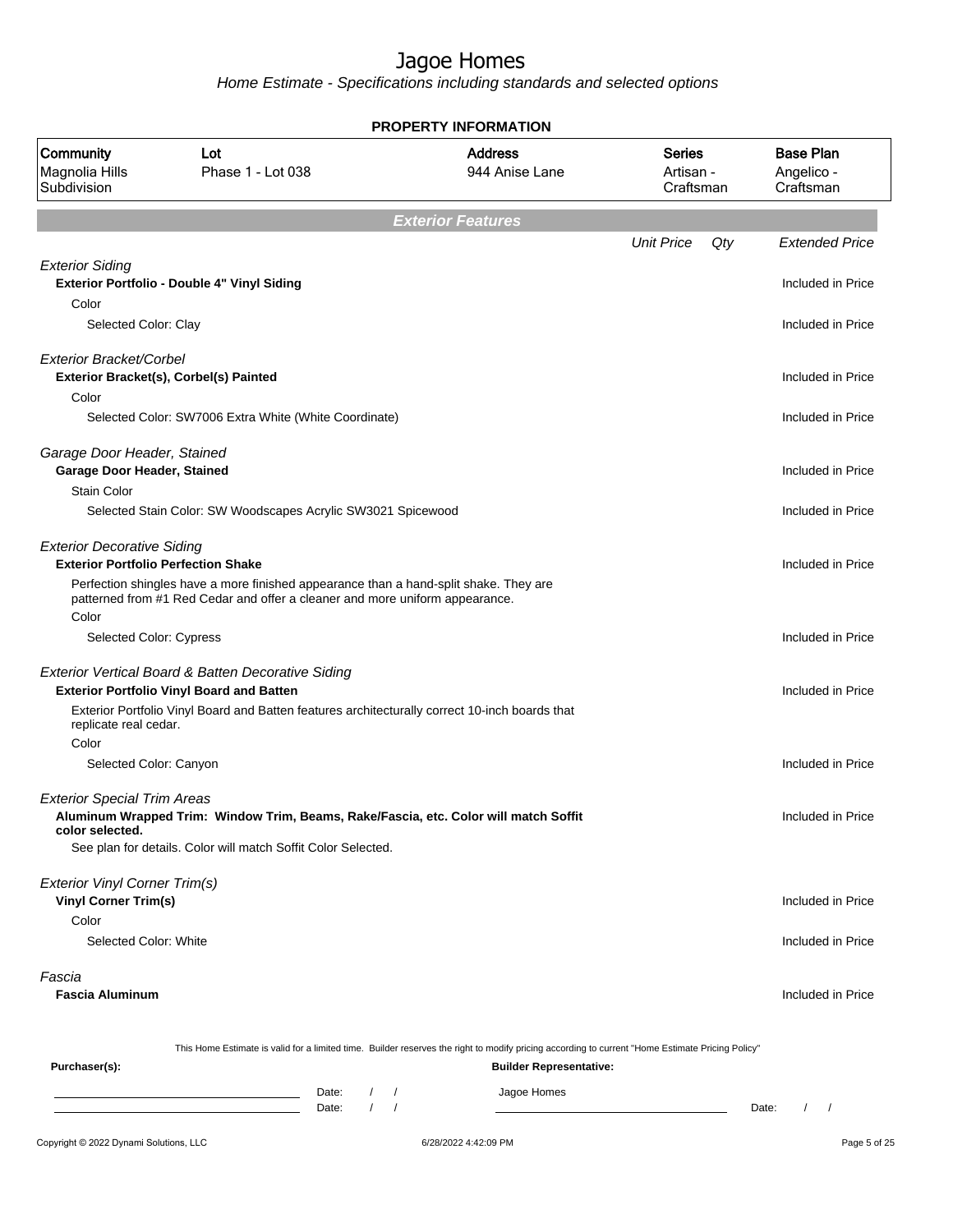Home Estimate - Specifications including standards and selected options

|                                                            | <b>PROPERTY INFORMATION</b>                        |                                  |                                         |     |                                             |  |  |
|------------------------------------------------------------|----------------------------------------------------|----------------------------------|-----------------------------------------|-----|---------------------------------------------|--|--|
| Community<br>Magnolia Hills<br>Subdivision                 | Lot<br>Phase 1 - Lot 038                           | <b>Address</b><br>944 Anise Lane | <b>Series</b><br>Artisan -<br>Craftsman |     | <b>Base Plan</b><br>Angelico -<br>Craftsman |  |  |
|                                                            |                                                    | <b>Exterior Features</b>         |                                         |     |                                             |  |  |
|                                                            |                                                    |                                  | <b>Unit Price</b>                       | Qty | <b>Extended Price</b>                       |  |  |
| Fascia                                                     | Color will match Soffit Color Selected             |                                  |                                         |     |                                             |  |  |
| Soffit<br><b>Soffit - Continuous Perforated Vinyl</b>      |                                                    |                                  |                                         |     | Included in Price                           |  |  |
| Color<br>Selected Color: White                             |                                                    |                                  |                                         |     | Included in Price                           |  |  |
| Gutter<br>Gutters Aluminum 5" (.027 gauge)                 |                                                    |                                  |                                         |     | Included in Price                           |  |  |
| Color<br>Selected Color: White                             |                                                    |                                  |                                         |     | Included in Price                           |  |  |
| Downspout                                                  | Downspouts Aluminum 3" x 2" (.027 gauge)           |                                  |                                         |     | Included in Price                           |  |  |
| Splash Block<br>Splash Blocks 24" precast concrete         |                                                    |                                  |                                         |     | Included in Price                           |  |  |
| Flashing<br><b>Flashing see Plan Detail</b>                |                                                    |                                  |                                         |     | Included in Price                           |  |  |
| <b>Exterior Mailbox</b>                                    | <b>Centralized Mailbox - Cluster Box Unit</b>      |                                  |                                         |     | \$0.00                                      |  |  |
|                                                            |                                                    | <b>Roofing</b>                   |                                         |     |                                             |  |  |
|                                                            |                                                    |                                  | <b>Unit Price</b>                       | Qty | <b>Extended Price</b>                       |  |  |
| <b>Roof Felt</b>                                           | Synthetic Underlayment or Felt, Aluminum Drip Edge |                                  |                                         |     | Included in Price                           |  |  |
| <b>Roof Shingles</b><br>Roofing Color                      | 30 Year GAF Dimensional Roof Shingles              |                                  |                                         |     | Included in Price                           |  |  |
|                                                            | Selected Roofing Color: Weathered Wood             |                                  |                                         |     | Included in Price                           |  |  |
| Roof Valley Material<br>Ice and Water Shield or Equivalent |                                                    |                                  |                                         |     | Included in Price                           |  |  |

This Home Estimate is valid for a limited time. Builder reserves the right to modify pricing according to current "Home Estimate Pricing Policy" **Purchaser(s): Builder Representative:** Date: / / Jagoe Homes<br>Date: / / Jagoe Homes Date: / / Date: / /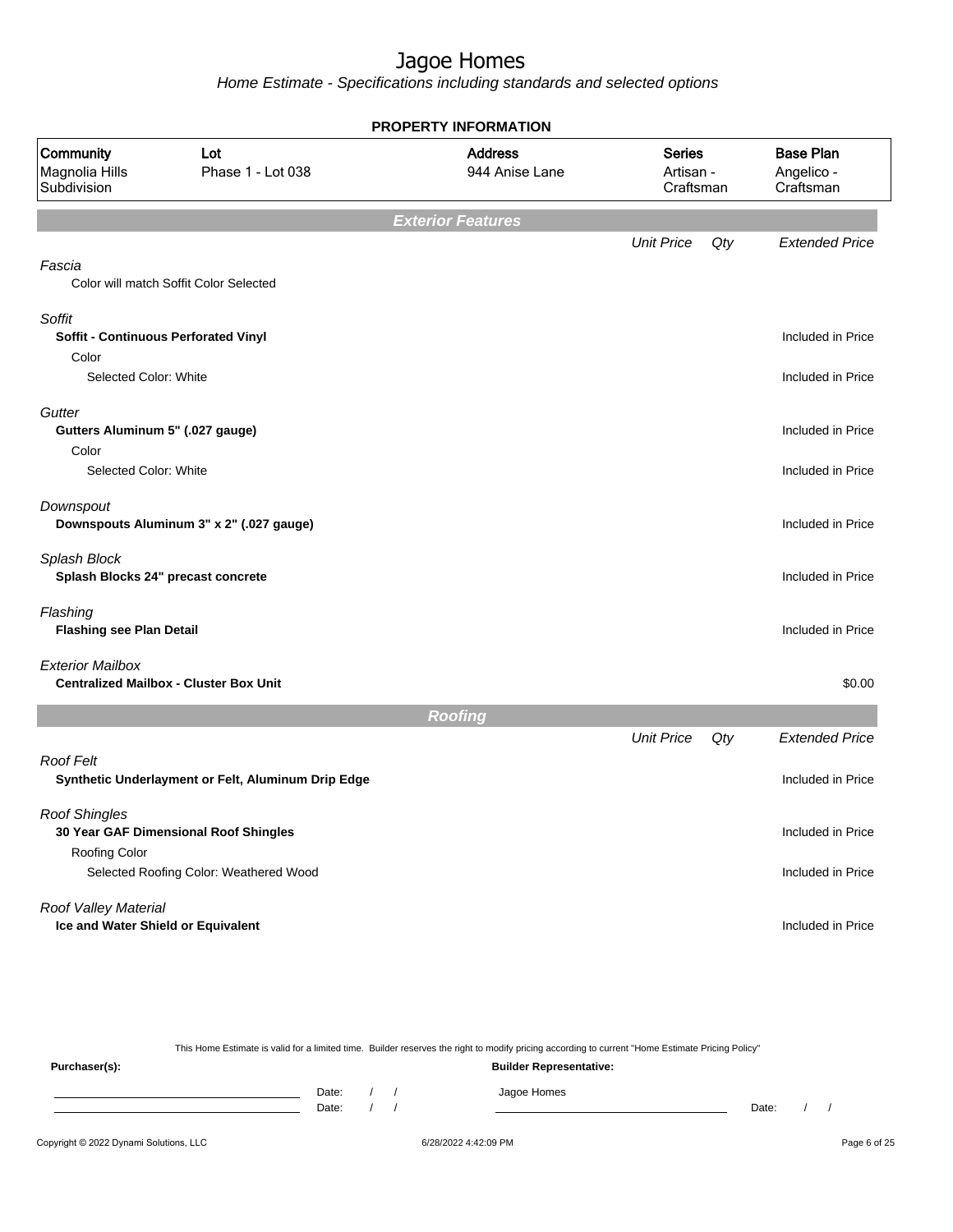Home Estimate - Specifications including standards and selected options

| <b>PROPERTY INFORMATION</b>                                                                   |                                                                                      |                                     |                                         |     |                                             |
|-----------------------------------------------------------------------------------------------|--------------------------------------------------------------------------------------|-------------------------------------|-----------------------------------------|-----|---------------------------------------------|
| Community<br>Magnolia Hills<br>Subdivision                                                    | Lot<br>Phase 1 - Lot 038                                                             | <b>Address</b><br>944 Anise Lane    | <b>Series</b><br>Artisan -<br>Craftsman |     | <b>Base Plan</b><br>Angelico -<br>Craftsman |
|                                                                                               |                                                                                      | <b>Insulation</b>                   |                                         |     |                                             |
| <b>Entire Home Foundation Insulation</b><br>Foundation Perimeter 1"x24" Styrofoam R5.0        |                                                                                      |                                     | <b>Unit Price</b>                       | Qty | <b>Extended Price</b><br>Included in Price  |
| Living Area Wall Insulation                                                                   | Living Area Walls R15 Fiberglass Blown-In &/or Batt Wall System                      |                                     |                                         |     | Included in Price                           |
| Living Area Ceiling Insulation                                                                | Living Area Flat Ceiling R38 (Average) Blown-In Fiberglass                           |                                     |                                         |     | Included in Price                           |
|                                                                                               |                                                                                      | <b>Drywall &amp; Paint Finishes</b> |                                         |     |                                             |
|                                                                                               |                                                                                      |                                     | <b>Unit Price</b>                       | Qty | <b>Extended Price</b>                       |
| <b>Interior Home Wall Finish</b><br>1/2" Drywall   Finished, Primed, & Painted Smooth         |                                                                                      |                                     |                                         |     | Included in Price                           |
| <b>Interior Home Ceiling Finish</b><br><b>Drywall   Textured Throughout</b>                   | 1/2in Structural or 5/8in Drywall   Stomped Texture   White                          |                                     |                                         |     | Included in Price                           |
| Garage Drywall and Finish Application<br>Two Car Garage   Drywall, Prime, & Paint             | Entire Home Paint Color used unless otherwise specified under Additional Paint Color |                                     |                                         |     | Included in Price                           |
| <b>Mechanical Storage</b><br><b>Unfinished Drywall</b>                                        |                                                                                      |                                     |                                         |     | Included in Price                           |
| <b>Interior Wall Surfaces Paint</b><br><b>Sherwin Williams Duration Latex   Flat</b><br>Color |                                                                                      |                                     |                                         |     | Included in Price                           |
| Selected Color: SW7029 Agreeable Gray                                                         |                                                                                      |                                     |                                         |     | Included in Price                           |
| Sheen<br>Selected Sheen: Flat                                                                 |                                                                                      |                                     |                                         |     | Included in Price                           |
| Interior Trim & Door Paint                                                                    | Trim & Door   Sherwin Williams ProClassic Waterborne Acrylic   Semi-Gloss            |                                     |                                         |     | Included in Price                           |
| Color<br>Selected Color: SW7006 Extra White                                                   |                                                                                      |                                     |                                         |     | Included in Price                           |

This Home Estimate is valid for a limited time. Builder reserves the right to modify pricing according to current "Home Estimate Pricing Policy"

**Purchaser(s): Builder Representative:** Date: / / Jagoe Homes<br>Date: / / Jagoe Homes Date: / / **Date: / / 2006** Date: / / / Date: / / / Date: / / / 2006 Date: / / / 2006 Date: / / / 2006 Date: / / / 2006 Date: / / / 2007 Date: / / / 2007 Date: / / / 2007 Date: / / / 2007 Date: / / / 2007 Date: / / / 2007 D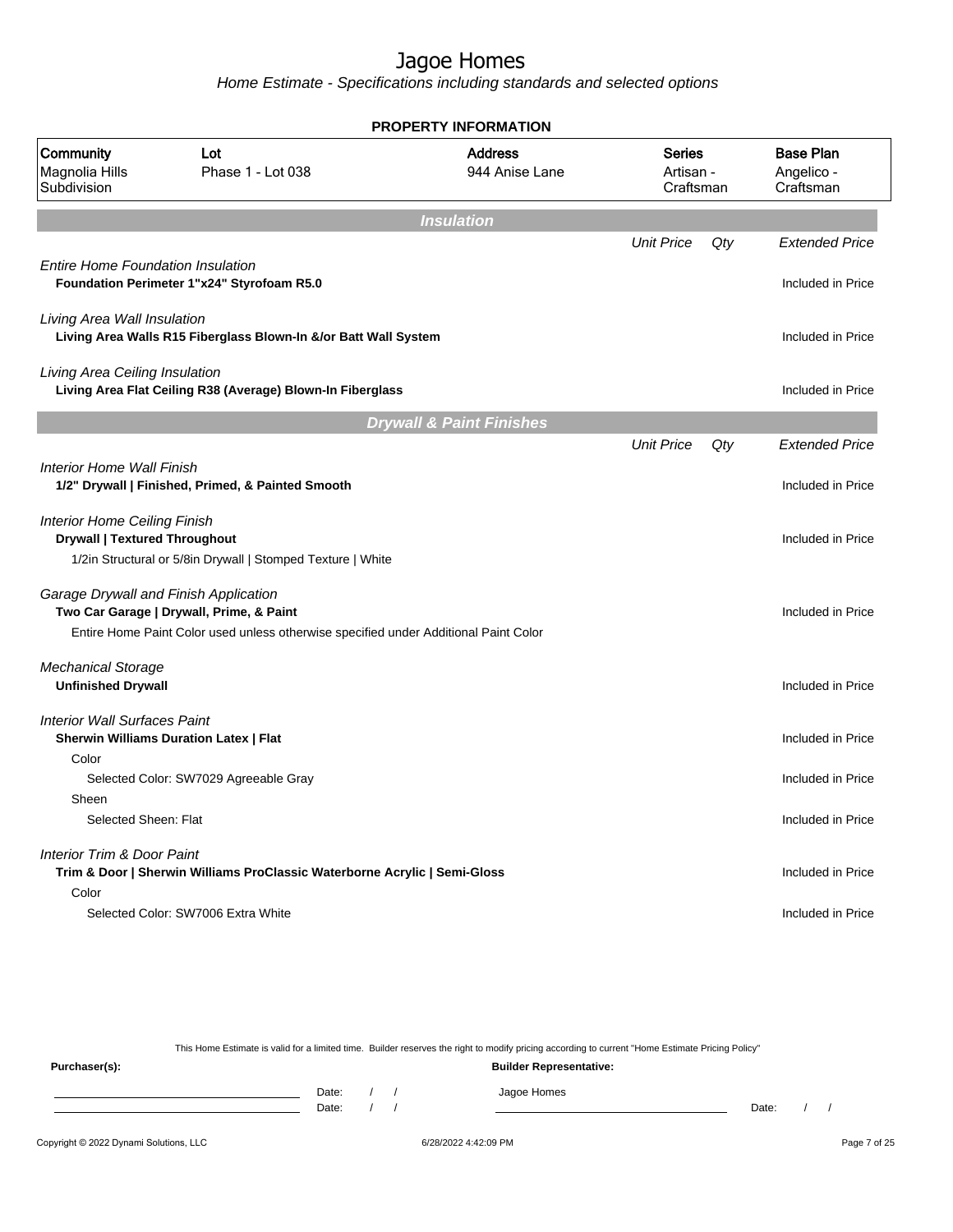Home Estimate - Specifications including standards and selected options

|                                                                                                  |                                                                                                                                                                                                                                              | <b>PROPERTY INFORMATION</b>                                                                                                                                                                       |                                  |     |                                             |
|--------------------------------------------------------------------------------------------------|----------------------------------------------------------------------------------------------------------------------------------------------------------------------------------------------------------------------------------------------|---------------------------------------------------------------------------------------------------------------------------------------------------------------------------------------------------|----------------------------------|-----|---------------------------------------------|
| Community<br>Magnolia Hills<br>Subdivision                                                       | Lot<br>Phase 1 - Lot 038                                                                                                                                                                                                                     | <b>Address</b><br>944 Anise Lane                                                                                                                                                                  | Series<br>Artisan -<br>Craftsman |     | <b>Base Plan</b><br>Angelico -<br>Craftsman |
|                                                                                                  |                                                                                                                                                                                                                                              | <b>Drywall &amp; Paint Finishes</b>                                                                                                                                                               |                                  |     |                                             |
|                                                                                                  |                                                                                                                                                                                                                                              |                                                                                                                                                                                                   | <b>Unit Price</b>                | Qty | <b>Extended Price</b>                       |
| <b>Exterior Door Paint</b><br><b>Exterior Door Color   Latex</b><br>painted Interior Trim Color. | Paint color for all HINGED Exterior Doors, Including Front Door. Interior of door will be                                                                                                                                                    |                                                                                                                                                                                                   |                                  |     | Included in Price                           |
| Color                                                                                            | Color Requests outside of Available Personal Options will be subject to approval.                                                                                                                                                            |                                                                                                                                                                                                   |                                  |     |                                             |
|                                                                                                  | Selected Color: SW7006 Extra White                                                                                                                                                                                                           |                                                                                                                                                                                                   |                                  |     | Included in Price                           |
|                                                                                                  |                                                                                                                                                                                                                                              | <b>Interior Trim / Doors</b>                                                                                                                                                                      |                                  |     |                                             |
|                                                                                                  |                                                                                                                                                                                                                                              |                                                                                                                                                                                                   | <b>Unit Price</b>                | Qty | <b>Extended Price</b>                       |
| <b>Entire Home Interior Doors</b><br>Smooth Finish<br><b>Primed for Paint</b>                    | Interior Door Units, Hollow Core, 6/8 Tall, 5 Panel Equal, Smooth                                                                                                                                                                            |                                                                                                                                                                                                   |                                  |     | \$0.00                                      |
| Baseboard 4 1/4"                                                                                 | Entire Home Craftsman Style Trim Package<br>Craftsman Interior Flat Door Casing 3 1/2", Interior Flat Window Trim 3 1/2", Interior Flat<br>Door & Window Casing: 3 1/2" 1015M   Base: 4 1/4"<br>Base installed in Finished Living Areas Only |                                                                                                                                                                                                   |                                  |     | \$475.00                                    |
|                                                                                                  |                                                                                                                                                                                                                                              |                                                                                                                                                                                                   |                                  |     |                                             |
|                                                                                                  |                                                                                                                                                                                                                                              | <b>Door Hardware</b>                                                                                                                                                                              |                                  |     |                                             |
|                                                                                                  |                                                                                                                                                                                                                                              |                                                                                                                                                                                                   | <b>Unit Price</b>                | Qty | <b>Extended Price</b>                       |
| <b>Front Door Handleset</b>                                                                      | Kwikset Amador Handleset Front Door Hardware                                                                                                                                                                                                 |                                                                                                                                                                                                   |                                  |     | \$150.00                                    |
| and Hinges of Front Door.                                                                        | Includes (1) Exterior Handleset and (1) Interior Door Hardware, to match Exterior Door<br>Hardware Selection Style. Finish selection will be indicated below for Interior Door Hardware                                                      |                                                                                                                                                                                                   |                                  |     |                                             |
| Front Door Handle Set Finish                                                                     | Selected Front Door Handle Set Finish: Satin Nickel                                                                                                                                                                                          |                                                                                                                                                                                                   |                                  |     | Included in Price                           |
| Hinge & Interior Hardware Finish                                                                 |                                                                                                                                                                                                                                              |                                                                                                                                                                                                   |                                  |     |                                             |
|                                                                                                  | Selected Hinge & Interior Hardware Finish: Match Exterior Handleset - Satin Nickel                                                                                                                                                           |                                                                                                                                                                                                   |                                  |     | Included in Price                           |
| <b>Home Exterior Door Hardware</b>                                                               | Kwikset Ladera Lever Handle Exterior Door Hardware<br>Includes Front Door (if Front Door Handleset is not selected) Garage to Home Door and any                                                                                              |                                                                                                                                                                                                   |                                  |     | \$60.00                                     |
| Finish<br>Selected Finish: Satin Nickel                                                          | Hinged Patio or Service Door selected in the HE.                                                                                                                                                                                             |                                                                                                                                                                                                   |                                  |     | Included in Price                           |
| Purchaser(s):                                                                                    | D <sub>0</sub>                                                                                                                                                                                                                               | This Home Estimate is valid for a limited time. Builder reserves the right to modify pricing according to current "Home Estimate Pricing Policy"<br><b>Builder Representative:</b><br>logon Homon |                                  |     |                                             |

Date: / / Jagoe Homes<br>Date: / / Jagoe Homes Date: / / Date: / /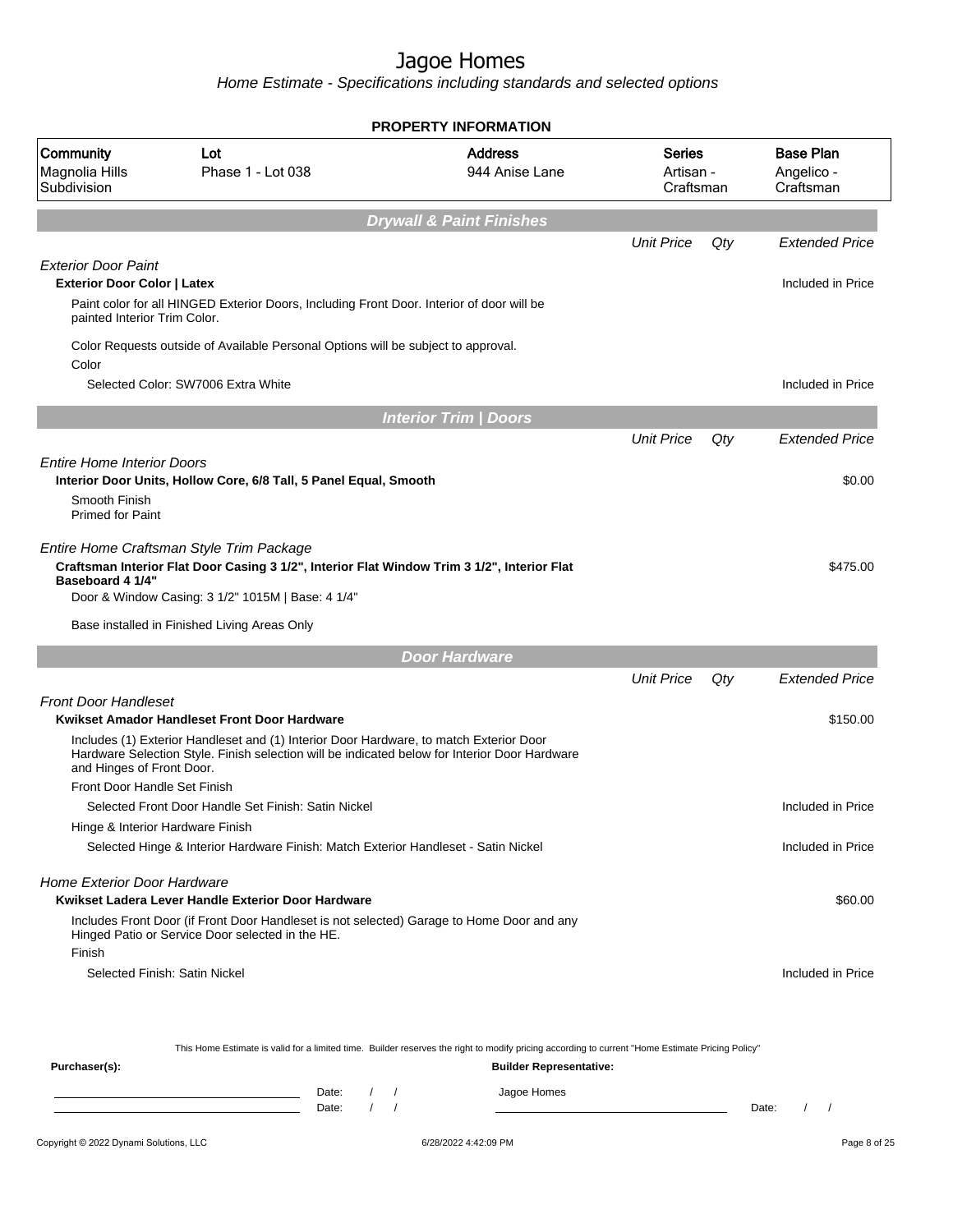Home Estimate - Specifications including standards and selected options

| <b>PROPERTY INFORMATION</b>                                                     |                                                        |                                  |                                         |     |                                             |  |
|---------------------------------------------------------------------------------|--------------------------------------------------------|----------------------------------|-----------------------------------------|-----|---------------------------------------------|--|
| Community<br>Magnolia Hills<br>Subdivision                                      | Lot<br>Phase 1 - Lot 038                               | <b>Address</b><br>944 Anise Lane | <b>Series</b><br>Artisan -<br>Craftsman |     | <b>Base Plan</b><br>Angelico -<br>Craftsman |  |
|                                                                                 |                                                        | <b>Door Hardware</b>             |                                         |     |                                             |  |
| <b>Entire Home Interior Door Locks</b><br>Includes all Interior Doors<br>Finish | Kwikset Ladera Lever Handle Interior Door Knob Package |                                  | <b>Unit Price</b>                       | Qty | <b>Extended Price</b><br>\$220.00           |  |
|                                                                                 | Selected Finish: Satin Nickel                          |                                  |                                         |     | Included in Price                           |  |
| Door Stops                                                                      | Hardware-Spring & Hinge Door Stops                     |                                  |                                         |     | Included in Price                           |  |
|                                                                                 |                                                        | <b>Cabinets</b>                  |                                         |     |                                             |  |
| Kitchen Cabinet Design Options                                                  | 42" Straight Lay Wall Cabinets w/ Crown Molding        |                                  | <b>Unit Price</b>                       | Qty | <b>Extended Price</b><br>\$410.00           |  |
| <b>Kitchen Cabinets</b><br>Full Overlay Shaker Door                             | <b>Brellin Full Overlay Purestyle Laminate</b>         |                                  |                                         |     | \$1,480.00                                  |  |
| Finish<br>Selected Finish: White                                                |                                                        |                                  |                                         |     | Included in Price                           |  |
| <b>Owners Bath Cabinets</b><br><b>Sinclair Birch</b><br>Finish                  |                                                        |                                  |                                         |     | Included in Price                           |  |
| Vanity Height                                                                   | Selected Finish: Flagstone                             |                                  |                                         |     | Included in Price                           |  |
|                                                                                 | Selected Vanity Height: Raised - 35"                   |                                  |                                         |     | \$70.00                                     |  |
| <b>Bath 2 Cabinets</b><br><b>Sinclair Birch</b><br>Finish                       |                                                        |                                  |                                         |     | Included in Price<br>Included in Price      |  |
| Vanity Height                                                                   | Selected Finish: Flagstone                             |                                  |                                         |     |                                             |  |
|                                                                                 | Selected Vanity Height: Raised - 35"                   |                                  |                                         |     | \$70.00                                     |  |

This Home Estimate is valid for a limited time. Builder reserves the right to modify pricing according to current "Home Estimate Pricing Policy"

**Purchaser(s): Builder Representative:** Date: / / Jagoe Homes<br>Date: / / Jagoe Homes Date: / / **Date: / / 2006** Date: / / / Date: / / / Date: / / / 2006 Date: / / / 2006 Date: / / / 2006 Date: / / / 2006 Date: / / / 2007 Date: / / / 2007 Date: / / / 2007 Date: / / / 2007 Date: / / / 2007 Date: / / / 2007 D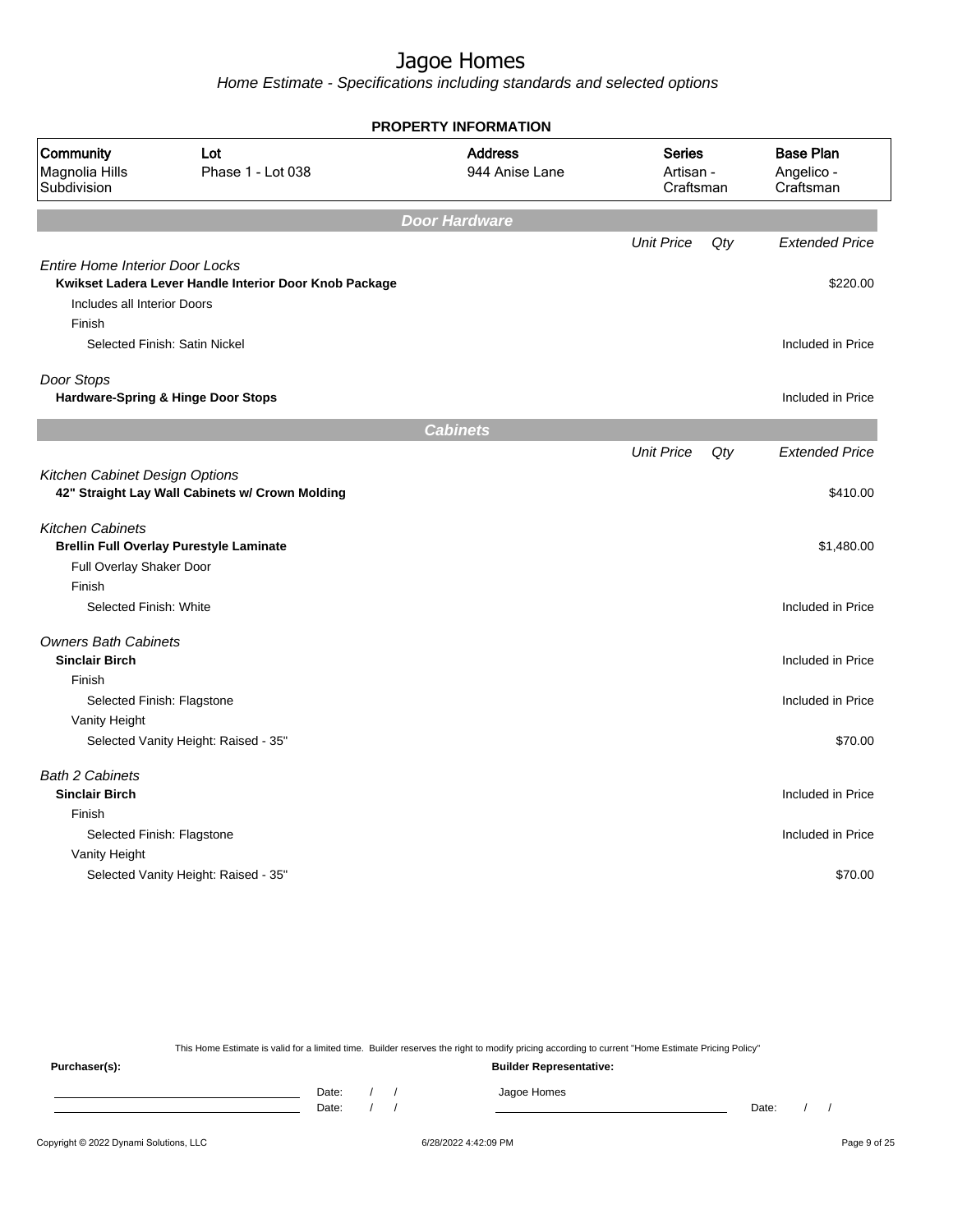| <b>PROPERTY INFORMATION</b>                                                                     |                                                                                                                                                        |                                       |                                  |                                         |     |                                             |
|-------------------------------------------------------------------------------------------------|--------------------------------------------------------------------------------------------------------------------------------------------------------|---------------------------------------|----------------------------------|-----------------------------------------|-----|---------------------------------------------|
| Community<br>Magnolia Hills<br>Subdivision                                                      | Lot<br>Phase 1 - Lot 038                                                                                                                               |                                       | <b>Address</b><br>944 Anise Lane | <b>Series</b><br>Artisan -<br>Craftsman |     | <b>Base Plan</b><br>Angelico -<br>Craftsman |
|                                                                                                 |                                                                                                                                                        |                                       | <b>Cabinet Hardware</b>          |                                         |     |                                             |
|                                                                                                 |                                                                                                                                                        |                                       |                                  | <b>Unit Price</b>                       | Qty | <b>Extended Price</b>                       |
| <b>Kitchen Cabinet Hardware</b><br><b>Betty Collection</b>                                      |                                                                                                                                                        |                                       |                                  |                                         |     | Included in Price                           |
| <b>Cabinet Door Hardware</b>                                                                    | Selected Cabinet Door Hardware: 128mm                                                                                                                  |                                       |                                  |                                         |     | Included in Price                           |
| <b>Cabinet Drawer Hardware</b><br>Finish                                                        | Selected Cabinet Drawer Hardware: 128mm                                                                                                                |                                       |                                  |                                         |     | Included in Price                           |
|                                                                                                 | Selected Finish: Polished Chrome                                                                                                                       |                                       |                                  |                                         |     | Included in Price                           |
| <b>Owner's Bath Cabinet Hardware</b><br><b>Betty Collection</b><br><b>Cabinet Door Hardware</b> |                                                                                                                                                        |                                       |                                  |                                         |     | Included in Price                           |
| <b>Cabinet Drawer Hardware</b>                                                                  | Selected Cabinet Door Hardware: 128mm                                                                                                                  |                                       |                                  |                                         |     | Included in Price                           |
| Finish                                                                                          | Selected Cabinet Drawer Hardware: 96mm                                                                                                                 |                                       |                                  |                                         |     | Included in Price                           |
|                                                                                                 | Selected Finish: Polished Chrome                                                                                                                       |                                       |                                  |                                         |     | Included in Price                           |
| <b>Bath 2 Cabinet Hardware</b><br><b>Betty Collection</b>                                       |                                                                                                                                                        |                                       |                                  |                                         |     | Included in Price                           |
| <b>Cabinet Door Hardware</b>                                                                    | Selected Cabinet Door Hardware: 128mm                                                                                                                  |                                       |                                  |                                         |     | Included in Price                           |
| <b>Cabinet Drawer Hardware</b>                                                                  | Selected Cabinet Drawer Hardware: 96mm                                                                                                                 |                                       |                                  |                                         |     | Included in Price                           |
| Finish                                                                                          | Selected Finish: Polished Chrome                                                                                                                       |                                       |                                  |                                         |     | Included in Price                           |
|                                                                                                 |                                                                                                                                                        |                                       | <b>Countertops</b>               |                                         |     |                                             |
|                                                                                                 |                                                                                                                                                        |                                       |                                  | <b>Unit Price</b>                       | Qty | <b>Extended Price</b>                       |
| <b>Kitchen Countertops</b><br>Granite   3cm Class I                                             |                                                                                                                                                        |                                       |                                  |                                         |     | \$1,440.00                                  |
|                                                                                                 | Includes Stainless Steel Undermount Double Bowl Sink and 4 in Granite splash. Included<br>splash will be removed if decorative backsplash is selected. |                                       |                                  |                                         |     |                                             |
| Color                                                                                           | Granite is not seamless and seams will be visible and can be felt.<br>Colors could vary from samples due to the nature of natural stone.               |                                       |                                  |                                         |     |                                             |
| Edge Profile                                                                                    | Selected Color: Valle Nevado                                                                                                                           |                                       |                                  |                                         |     | Included in Price                           |
|                                                                                                 | Selected Edge Profile: Pencil Edge Top & Bottom                                                                                                        |                                       |                                  |                                         |     | Included in Price                           |
|                                                                                                 | This Home Estimate is valid for a limited time. Builder reserves the right to modify pricing according to current "Home Estimate Pricing Policy"       |                                       |                                  |                                         |     |                                             |
| Purchaser(s):                                                                                   |                                                                                                                                                        |                                       | <b>Builder Representative:</b>   |                                         |     |                                             |
|                                                                                                 | Date:<br>Date:<br><u> 1980 - Johann Barbara, martxa alemaniar a</u>                                                                                    | $\left  \quad \right $<br>$1 \quad 1$ | Jagoe Homes                      |                                         |     | $\sqrt{ }$<br>Date:                         |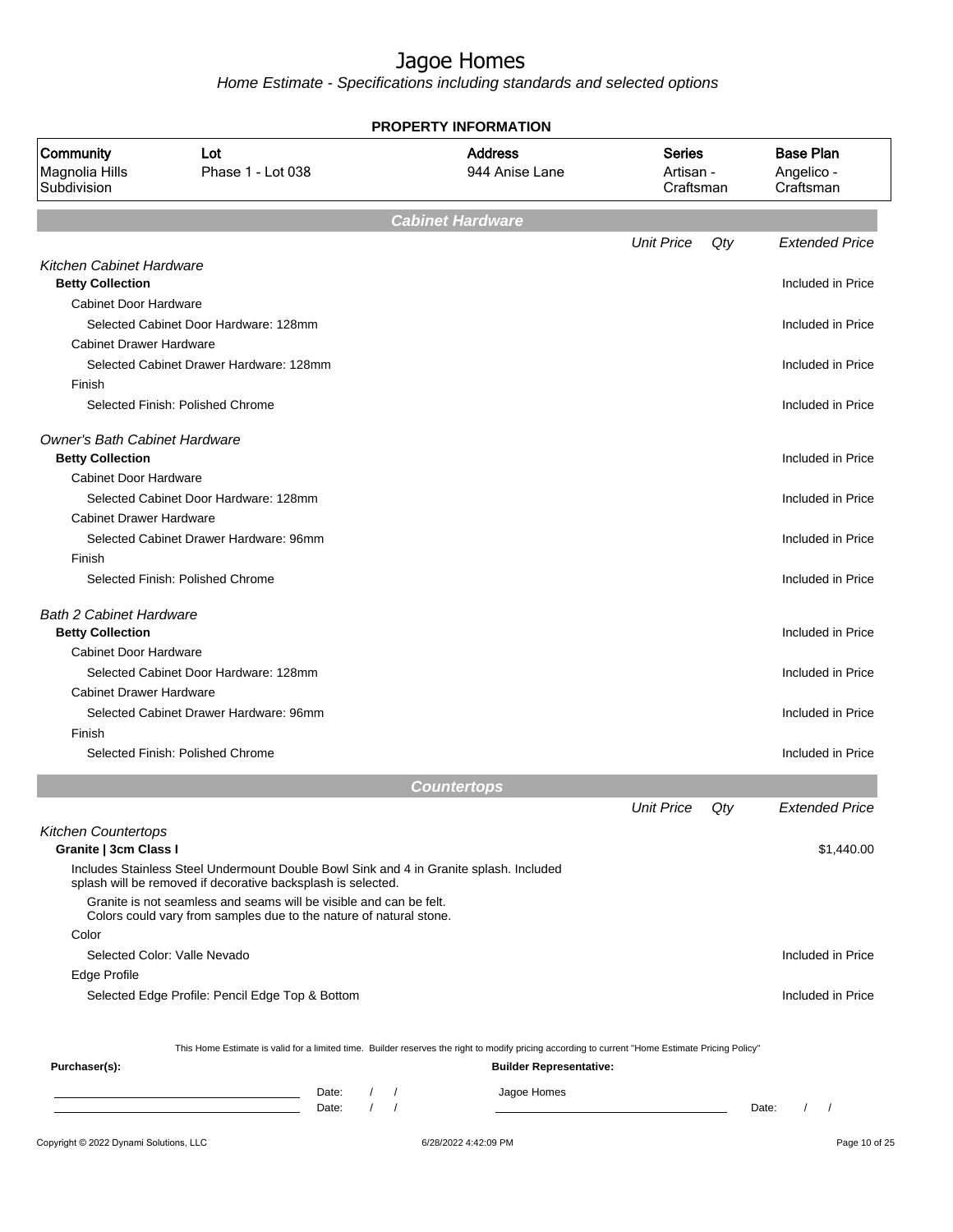| PROPERTY INFORMATION                              |                                                                                                                                                                                                                                                                                                                                                                                                                                                                                                                                                                               |                                  |                                         |     |                                             |  |
|---------------------------------------------------|-------------------------------------------------------------------------------------------------------------------------------------------------------------------------------------------------------------------------------------------------------------------------------------------------------------------------------------------------------------------------------------------------------------------------------------------------------------------------------------------------------------------------------------------------------------------------------|----------------------------------|-----------------------------------------|-----|---------------------------------------------|--|
| <b>Community</b><br>Magnolia Hills<br>Subdivision | Lot<br>Phase 1 - Lot 038                                                                                                                                                                                                                                                                                                                                                                                                                                                                                                                                                      | <b>Address</b><br>944 Anise Lane | <b>Series</b><br>Artisan -<br>Craftsman |     | <b>Base Plan</b><br>Angelico -<br>Craftsman |  |
|                                                   |                                                                                                                                                                                                                                                                                                                                                                                                                                                                                                                                                                               | <b>Countertops</b>               |                                         |     |                                             |  |
|                                                   |                                                                                                                                                                                                                                                                                                                                                                                                                                                                                                                                                                               |                                  | <b>Unit Price</b>                       | Qty | <b>Extended Price</b>                       |  |
| Kitchen Backsplash - Tile                         |                                                                                                                                                                                                                                                                                                                                                                                                                                                                                                                                                                               |                                  |                                         |     |                                             |  |
| Subway Tile   4" x 12"                            |                                                                                                                                                                                                                                                                                                                                                                                                                                                                                                                                                                               |                                  |                                         |     | \$1,175.00                                  |  |
|                                                   | Make a design statement in timeless subway tile.                                                                                                                                                                                                                                                                                                                                                                                                                                                                                                                              |                                  |                                         |     |                                             |  |
| Daltile                                           |                                                                                                                                                                                                                                                                                                                                                                                                                                                                                                                                                                               |                                  |                                         |     |                                             |  |
| Ceramic Install Pattern                           |                                                                                                                                                                                                                                                                                                                                                                                                                                                                                                                                                                               |                                  |                                         |     |                                             |  |
|                                                   | Selected Ceramic Install Pattern: Straight Stack - Horizontal                                                                                                                                                                                                                                                                                                                                                                                                                                                                                                                 |                                  |                                         |     | Included in Price                           |  |
| Color                                             |                                                                                                                                                                                                                                                                                                                                                                                                                                                                                                                                                                               |                                  |                                         |     |                                             |  |
| Selected Color: White                             |                                                                                                                                                                                                                                                                                                                                                                                                                                                                                                                                                                               |                                  |                                         |     | Included in Price                           |  |
| <b>Grout Color</b>                                |                                                                                                                                                                                                                                                                                                                                                                                                                                                                                                                                                                               |                                  |                                         |     |                                             |  |
|                                                   | Selected Grout Color: 93 Warm Gray                                                                                                                                                                                                                                                                                                                                                                                                                                                                                                                                            |                                  |                                         |     | Included in Price                           |  |
| Trim                                              |                                                                                                                                                                                                                                                                                                                                                                                                                                                                                                                                                                               |                                  |                                         |     |                                             |  |
|                                                   | Selected Trim: Jolly   Polished Chrome                                                                                                                                                                                                                                                                                                                                                                                                                                                                                                                                        |                                  |                                         |     | Included in Price                           |  |
| Owner's Bath Vanity Top                           |                                                                                                                                                                                                                                                                                                                                                                                                                                                                                                                                                                               |                                  |                                         |     |                                             |  |
|                                                   | <b>Cultured Marble   Double Rectangle Bowl</b>                                                                                                                                                                                                                                                                                                                                                                                                                                                                                                                                |                                  |                                         |     | \$390.00                                    |  |
| abrasive products.<br>mildew and chips.           | Cultured Marble is Beautiful – Veining and patterns can be incorporated during the casting<br>process, creating character, depth and interest that mimics its natural counterpart.<br>Low Maintenance - Cultured marble never needs to be sealed and is easy to clean with non-<br>Durable - Cultured marble is non-porous, making it extremely tough and resistant to stains,<br>Economical - In general, cultured marble is less expensive to fabricate and install than slab<br>marble, but will increase the overall value of a home just as natural stone products will. |                                  |                                         |     |                                             |  |
| Color                                             |                                                                                                                                                                                                                                                                                                                                                                                                                                                                                                                                                                               |                                  |                                         |     |                                             |  |
|                                                   | Selected Color: Carerra Frost                                                                                                                                                                                                                                                                                                                                                                                                                                                                                                                                                 |                                  |                                         |     | Included in Price                           |  |
| Finish                                            |                                                                                                                                                                                                                                                                                                                                                                                                                                                                                                                                                                               |                                  |                                         |     |                                             |  |
| Selected Finish: Matte                            |                                                                                                                                                                                                                                                                                                                                                                                                                                                                                                                                                                               |                                  |                                         |     | Included in Price                           |  |
| Bath 2 Vanity Top                                 |                                                                                                                                                                                                                                                                                                                                                                                                                                                                                                                                                                               |                                  |                                         |     |                                             |  |
| <b>Cultured Marble   Rectangle Bowl</b>           |                                                                                                                                                                                                                                                                                                                                                                                                                                                                                                                                                                               |                                  |                                         |     | \$120.00                                    |  |
| Color                                             |                                                                                                                                                                                                                                                                                                                                                                                                                                                                                                                                                                               |                                  |                                         |     |                                             |  |
|                                                   | Selected Color: Carerra Frost                                                                                                                                                                                                                                                                                                                                                                                                                                                                                                                                                 |                                  |                                         |     | Included in Price                           |  |
| Finish                                            |                                                                                                                                                                                                                                                                                                                                                                                                                                                                                                                                                                               |                                  |                                         |     |                                             |  |
| Selected Finish: Matte                            |                                                                                                                                                                                                                                                                                                                                                                                                                                                                                                                                                                               |                                  |                                         |     | Included in Price                           |  |
|                                                   |                                                                                                                                                                                                                                                                                                                                                                                                                                                                                                                                                                               |                                  |                                         |     |                                             |  |
|                                                   |                                                                                                                                                                                                                                                                                                                                                                                                                                                                                                                                                                               | <b>Mirrors</b>                   |                                         |     |                                             |  |
|                                                   |                                                                                                                                                                                                                                                                                                                                                                                                                                                                                                                                                                               |                                  | <b>Unit Price</b>                       | Qty | <b>Extended Price</b>                       |  |
| <b>Owner's Bath Mirrors</b>                       | Beveled Edged Mirrors, (Qty 2), 24" X 36"                                                                                                                                                                                                                                                                                                                                                                                                                                                                                                                                     |                                  |                                         |     | \$90.00                                     |  |

|               |       |                                |  | This Home Estimate is valid for a limited time. Builder reserves the right to modify pricing according to current "Home Estimate Pricing Policy" |       |  |  |  |  |  |
|---------------|-------|--------------------------------|--|--------------------------------------------------------------------------------------------------------------------------------------------------|-------|--|--|--|--|--|
| Purchaser(s): |       | <b>Builder Representative:</b> |  |                                                                                                                                                  |       |  |  |  |  |  |
|               | Date: |                                |  | Jagoe Homes                                                                                                                                      |       |  |  |  |  |  |
|               | Date: |                                |  |                                                                                                                                                  | Date: |  |  |  |  |  |
|               |       |                                |  |                                                                                                                                                  |       |  |  |  |  |  |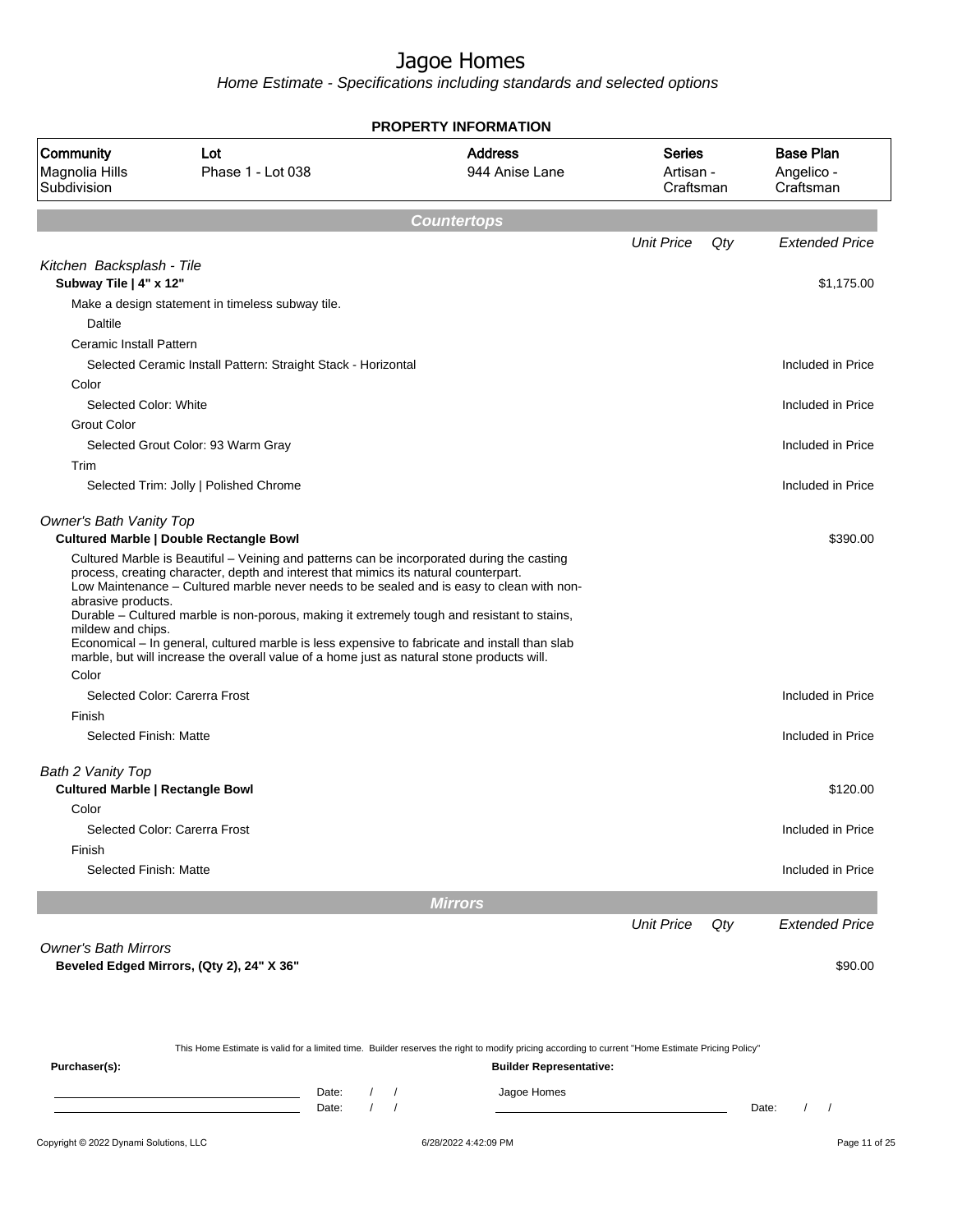|                                                                           |                                                                                               | <b>PROPERTY INFORMATION</b>      |                                         |     |                                             |
|---------------------------------------------------------------------------|-----------------------------------------------------------------------------------------------|----------------------------------|-----------------------------------------|-----|---------------------------------------------|
| <b>Community</b><br>Magnolia Hills<br>Subdivision                         | Lot<br>Phase 1 - Lot 038                                                                      | <b>Address</b><br>944 Anise Lane | <b>Series</b><br>Artisan -<br>Craftsman |     | <b>Base Plan</b><br>Angelico -<br>Craftsman |
|                                                                           |                                                                                               | <b>Mirrors</b>                   |                                         |     |                                             |
|                                                                           |                                                                                               |                                  | <b>Unit Price</b>                       | Qty | <b>Extended Price</b>                       |
| <b>Bath 2 Mirror</b>                                                      | Beveled Edge Mirror(s)   Per Base Plan                                                        |                                  |                                         |     | Included in Price                           |
|                                                                           |                                                                                               | <b>Appliances</b>                |                                         |     |                                             |
|                                                                           |                                                                                               |                                  | <b>Unit Price</b>                       | Qty | <b>Extended Price</b>                       |
| Kitchen Range                                                             | Range - Electric - Free Standing Smooth Top                                                   |                                  |                                         |     | Included in Price                           |
| Finish                                                                    |                                                                                               |                                  |                                         |     |                                             |
|                                                                           | Selected Finish: Stainless Steel - JB645RKSS                                                  |                                  |                                         |     | \$115.00                                    |
| Kitchen Microwave or Microwave Hood<br><b>Microwave - Stainless Steel</b> |                                                                                               |                                  |                                         |     | \$80.00                                     |
|                                                                           | GE® 1.6 CU. FT. OVER-THE-RANGE MICROWAVE OVEN                                                 |                                  |                                         |     |                                             |
|                                                                           | Technical Specification: APPROXIMATE DIMENSIONS (HxWxD)<br>16 1/8 H x 29 7/8 W x 15 9/16 D in |                                  |                                         |     |                                             |
| Finish                                                                    |                                                                                               |                                  |                                         |     |                                             |
|                                                                           | Selected Finish: Stainless Steel - JVM3160RFSS                                                |                                  |                                         |     | Included in Price                           |
| Kitchen Dishwasher                                                        | Dishwasher - Front Control - Stainless Steel                                                  |                                  |                                         |     | \$60.00                                     |
| <b>CYCLE &amp; DRY BOOST</b>                                              | GE® FRONT CONTROL WITH PLASTIC INTERIOR DISHWASHER WITH SANITIZE                              |                                  |                                         |     |                                             |
|                                                                           | Technical Specification: APPROXIMATE DIMENSIONS (HxWxD)<br>33 3/8 H x 23 3/4 W x 24 D in      |                                  |                                         |     |                                             |
| Finish                                                                    |                                                                                               |                                  |                                         |     |                                             |
|                                                                           | Selected Finish: GDF550PSRSS                                                                  |                                  |                                         |     | Included in Price                           |
| Refrigerator                                                              |                                                                                               |                                  |                                         |     |                                             |
| Finish                                                                    | Refrigerator - Side by Side w/ Ice & Water on Door                                            |                                  |                                         |     | \$650.00                                    |
|                                                                           | Selected Finish: Stainless Steel - GSS25GYPFS                                                 |                                  |                                         |     | \$165.00                                    |
|                                                                           |                                                                                               | <b>Plumbing</b>                  |                                         |     |                                             |
|                                                                           |                                                                                               |                                  | <b>Unit Price</b>                       | Qty | <b>Extended Price</b>                       |
| Owner's Bath Fixture Color Package<br><b>Bath Fixture Color</b>           |                                                                                               |                                  |                                         |     | Included in Price                           |
| Color                                                                     |                                                                                               |                                  |                                         |     |                                             |
| Selected Color: White                                                     |                                                                                               |                                  |                                         |     | Included in Price                           |
|                                                                           |                                                                                               |                                  |                                         |     |                                             |
|                                                                           |                                                                                               |                                  |                                         |     |                                             |

|               |       |  | This Home Estimate is valid for a limited time. Builder reserves the right to modify pricing according to current "Home Estimate Pricing Policy" |       |  |
|---------------|-------|--|--------------------------------------------------------------------------------------------------------------------------------------------------|-------|--|
| Purchaser(s): |       |  | <b>Builder Representative:</b>                                                                                                                   |       |  |
|               | Date: |  | Jagoe Homes                                                                                                                                      |       |  |
|               | Date: |  |                                                                                                                                                  | Date: |  |
|               |       |  |                                                                                                                                                  |       |  |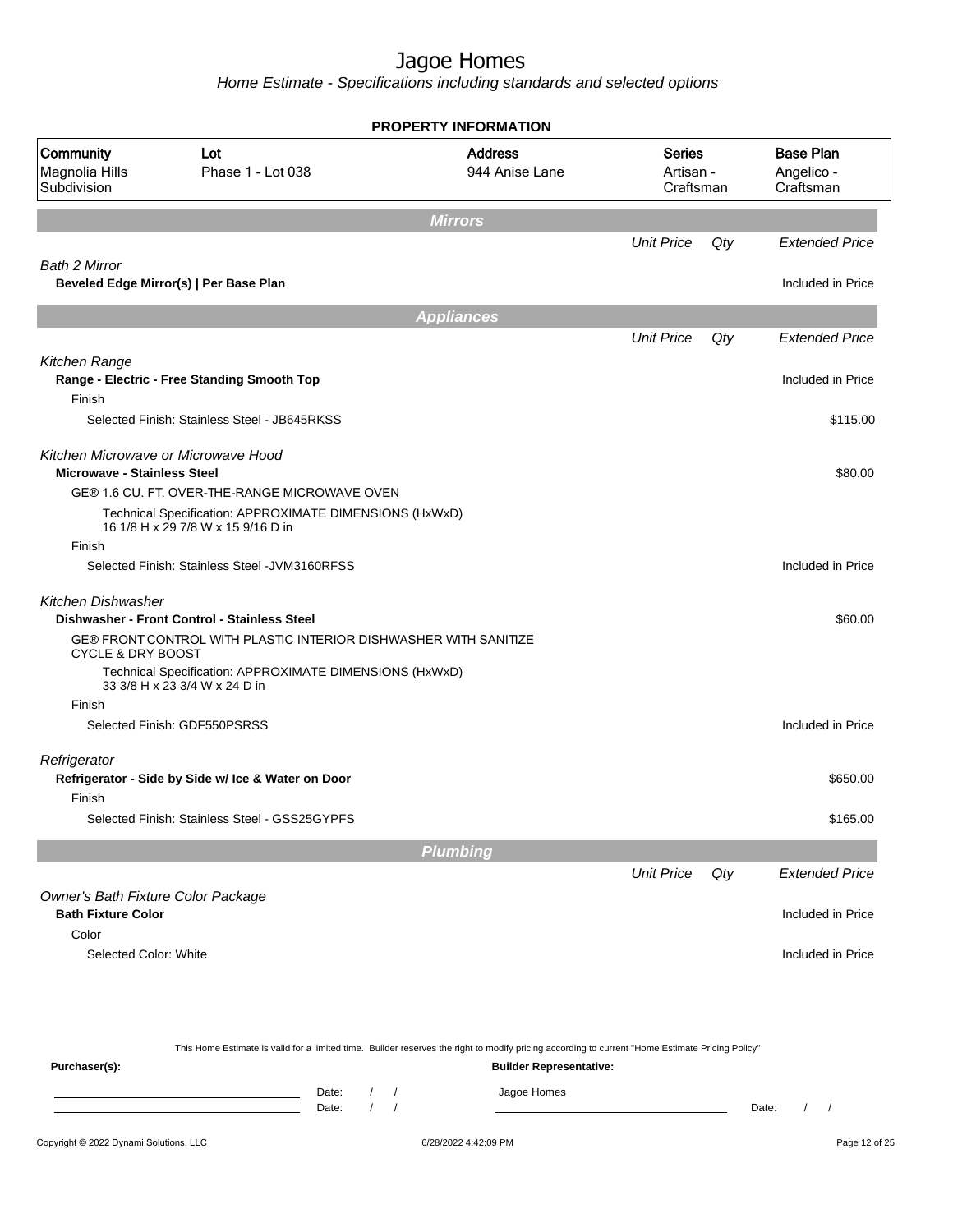| <b>PROPERTY INFORMATION</b>                                           |                                                                                             |                                  |                                         |                |                                             |  |
|-----------------------------------------------------------------------|---------------------------------------------------------------------------------------------|----------------------------------|-----------------------------------------|----------------|---------------------------------------------|--|
| <b>Community</b><br>Magnolia Hills<br>Subdivision                     | Lot<br>Phase 1 - Lot 038                                                                    | <b>Address</b><br>944 Anise Lane | <b>Series</b><br>Artisan -<br>Craftsman |                | <b>Base Plan</b><br>Angelico -<br>Craftsman |  |
|                                                                       |                                                                                             | <b>Plumbing</b>                  |                                         |                |                                             |  |
|                                                                       |                                                                                             |                                  | <b>Unit Price</b>                       | Qty            | <b>Extended Price</b>                       |  |
| <b>Owner's Bath Vanity</b><br>60" Double Bowl                         |                                                                                             |                                  |                                         |                | \$1,760.00                                  |  |
| <b>Owner's Bath Lavatory Faucet</b><br><b>Delta Ashlyn Collection</b> |                                                                                             |                                  |                                         | $\overline{2}$ | Included in Price                           |  |
| Finish<br>Selected Finish: Chrome<br>Spread                           |                                                                                             |                                  |                                         |                | Included in Price                           |  |
|                                                                       | Selected Spread: 2564   4" Spread                                                           |                                  |                                         |                | Included in Price                           |  |
| <b>Chrome Towel Bar &amp; Paper Holder</b>                            | Owner's Bath Towel Bar or Robe Hooks & Paper Holder                                         |                                  |                                         |                | Included in Price                           |  |
|                                                                       | Owners Bath Tub/Shower or Shower Stall<br>60" Fiberglass Shower Stall   Sliding Shower Door |                                  |                                         |                | \$1,170.00                                  |  |
| accomodate shower.                                                    | Semi Frameless Chrome Shower Door with Clear Glass Included Plan may be revised to          |                                  |                                         |                |                                             |  |
| <b>Glass Pattern</b>                                                  |                                                                                             |                                  |                                         |                |                                             |  |
|                                                                       | Selected Glass Pattern: Clear                                                               |                                  |                                         |                | Included in Price                           |  |
|                                                                       | Semi Frameless Sliding Shower Door                                                          |                                  |                                         |                | Included in Price                           |  |
| Shower Door                                                           | Selected Semi Frameless Sliding Shower Door: N/A                                            |                                  |                                         |                |                                             |  |
|                                                                       | Selected Shower Door: Chrome                                                                |                                  |                                         |                | Included in Price                           |  |
| <b>Owner's Bath Shower Stall Faucet</b>                               |                                                                                             |                                  |                                         |                |                                             |  |
|                                                                       | Delta Ashlyn Shower Stall Faucet T14264                                                     |                                  |                                         |                | Included in Price                           |  |
| Model # T14264                                                        |                                                                                             |                                  |                                         |                |                                             |  |
| Finish                                                                |                                                                                             |                                  |                                         |                |                                             |  |
| Selected Finish: Chrome                                               |                                                                                             |                                  |                                         |                | Included in Price                           |  |
| <b>Owner's Bath Commode</b><br>Standard 1.6 Gallon Commode, 2 pc.     |                                                                                             |                                  |                                         |                | Included in Price                           |  |
| 1.6 Gallon<br>2 PC                                                    |                                                                                             |                                  |                                         |                |                                             |  |
| <b>Bath 2 Fixture Color Package</b>                                   |                                                                                             |                                  |                                         |                |                                             |  |
| <b>Bath Fixture Color</b>                                             |                                                                                             |                                  |                                         |                | Included in Price                           |  |
| Color                                                                 |                                                                                             |                                  |                                         |                |                                             |  |
| Selected Color: White                                                 |                                                                                             |                                  |                                         |                | Included in Price                           |  |

| This Home Estimate is valid for a limited time. Builder reserves the right to modify pricing according to current "Home Estimate Pricing Policy" |  |       |  |  |                                |       |  |  |
|--------------------------------------------------------------------------------------------------------------------------------------------------|--|-------|--|--|--------------------------------|-------|--|--|
| Purchaser(s):                                                                                                                                    |  |       |  |  | <b>Builder Representative:</b> |       |  |  |
|                                                                                                                                                  |  | Date: |  |  | Jagoe Homes                    |       |  |  |
|                                                                                                                                                  |  | Date: |  |  |                                | Date: |  |  |
|                                                                                                                                                  |  |       |  |  |                                |       |  |  |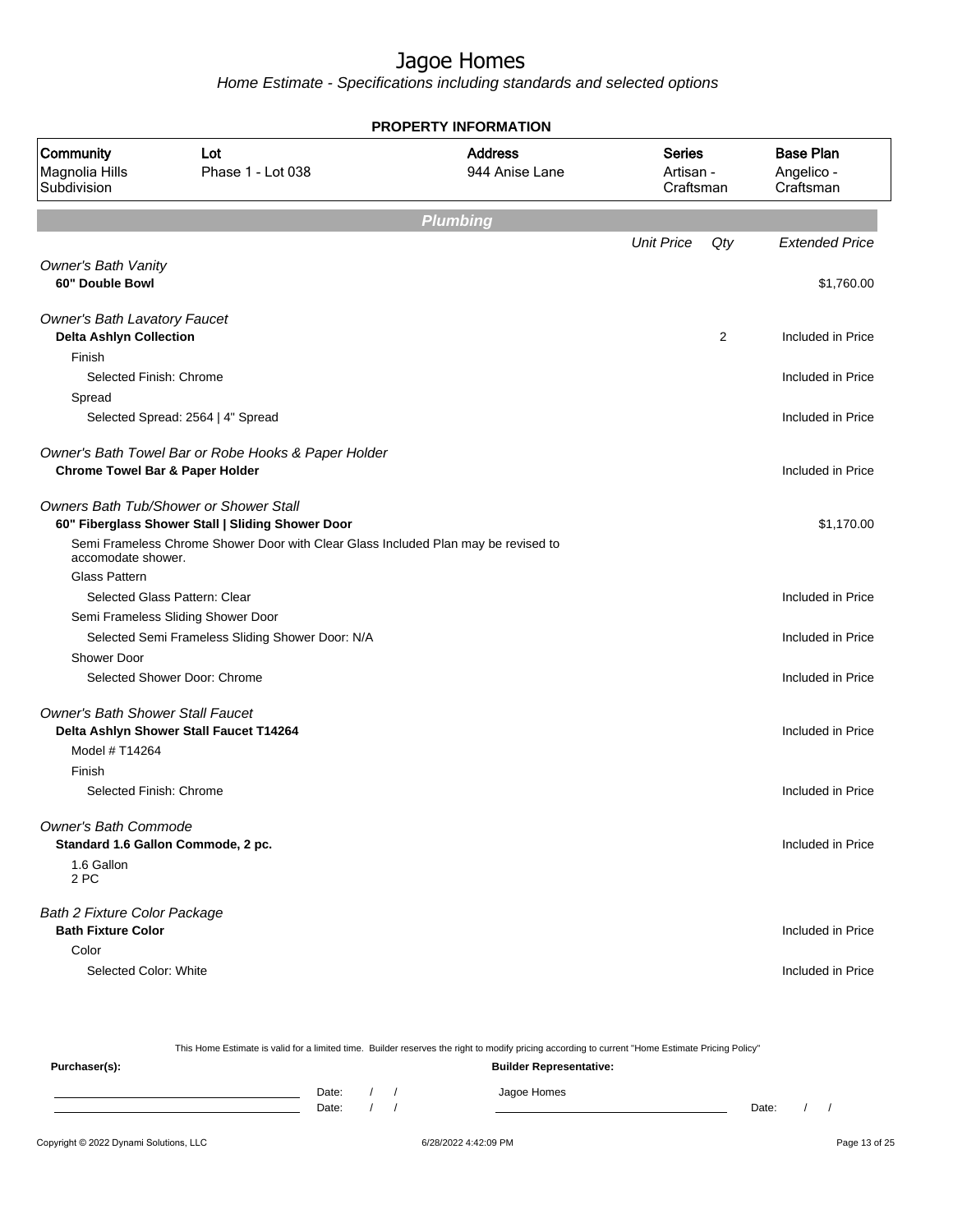Home Estimate - Specifications including standards and selected options

| PROPERTY INFORMATION                                            |                                                                                              |                                  |                                         |     |                                             |
|-----------------------------------------------------------------|----------------------------------------------------------------------------------------------|----------------------------------|-----------------------------------------|-----|---------------------------------------------|
| Community<br>Magnolia Hills<br>Subdivision                      | Lot<br>Phase 1 - Lot 038                                                                     | <b>Address</b><br>944 Anise Lane | <b>Series</b><br>Artisan -<br>Craftsman |     | <b>Base Plan</b><br>Angelico -<br>Craftsman |
|                                                                 |                                                                                              | <b>Plumbing</b>                  |                                         |     |                                             |
|                                                                 |                                                                                              |                                  | <b>Unit Price</b>                       | Qty | <b>Extended Price</b>                       |
| Bath 2 Vanity<br><b>Specification Per Base Plan</b>             |                                                                                              |                                  |                                         |     | Included in Price                           |
| for more information.                                           | Vanity specification as indicated on Base Floor Plan. Please contact your Design Coordinator |                                  |                                         |     |                                             |
| <b>Bath 2 Commode</b>                                           |                                                                                              |                                  |                                         |     |                                             |
|                                                                 | Standard 1.6 Gallon Commode, 2 pc.                                                           |                                  |                                         |     | Included in Price                           |
| 1.6 Gallon<br>2 PC                                              |                                                                                              |                                  |                                         |     |                                             |
| <b>Bath 2 Lavatory Faucet</b><br><b>Delta Ashlyn Collection</b> |                                                                                              |                                  |                                         |     | Included in Price                           |
| Finish                                                          |                                                                                              |                                  |                                         |     |                                             |
| Selected Finish: Chrome                                         |                                                                                              |                                  |                                         |     | Included in Price                           |
| Spread                                                          |                                                                                              |                                  |                                         |     |                                             |
|                                                                 | Selected Spread: 2564   4" Spread                                                            |                                  |                                         |     | Included in Price                           |
| Bath 2 Towel Bar & Paper Holder                                 |                                                                                              |                                  |                                         |     |                                             |
| <b>Chrome Towel Bar &amp; Paper Holder</b>                      |                                                                                              |                                  |                                         |     | Included in Price                           |
| Bath 2 Tub/Shower or Shower Stall                               |                                                                                              |                                  |                                         |     |                                             |
| 60" Fiberglass Tub/Shower                                       |                                                                                              |                                  |                                         |     | Included in Price                           |
| <b>Bath 2 Tub/Shower Faucet</b>                                 |                                                                                              |                                  |                                         |     |                                             |
|                                                                 | Delta Ashlyn Tub/Shower Faucet T14464                                                        |                                  |                                         |     | Included in Price                           |
| Finish                                                          |                                                                                              |                                  |                                         |     |                                             |
| Selected Finish: Chrome                                         |                                                                                              |                                  |                                         |     | Included in Price                           |
| <b>Kitchen Sink</b>                                             |                                                                                              |                                  |                                         |     |                                             |
|                                                                 | Blanco Precis Undermount Sink - Super Single Bowl w/Chrome Disposal Flange                   |                                  |                                         |     | \$680.00                                    |
| Sink 9 1/2" Deep                                                |                                                                                              |                                  |                                         |     |                                             |
| Color                                                           |                                                                                              |                                  |                                         |     |                                             |
|                                                                 | Selected Color: Cinder 441478                                                                |                                  |                                         |     | Included in Price                           |
| <b>Kitchen Sink Faucet</b>                                      |                                                                                              |                                  |                                         |     |                                             |
|                                                                 | Leland #9178   Single Handle Pull Down                                                       |                                  |                                         |     | \$275.00                                    |
| Kitchen Garbage Disposal                                        |                                                                                              |                                  |                                         |     |                                             |
| Garbage Disposal 1/3 hp                                         |                                                                                              |                                  |                                         |     | Included in Price                           |

This Home Estimate is valid for a limited time. Builder reserves the right to modify pricing according to current "Home Estimate Pricing Policy" **Purchaser(s): Builder Representative:** Date: / / Jagoe Homes<br>Date: / / Jagoe Homes Date: / / **Date: / / 2006** Date: / / / Date: / / / Date: / / / 2006 Date: / / / 2006 Date: / / / 2006 Date: / / / 2006 Date: / / / 2007 Date: / / / 2007 Date: / / / 2007 Date: / / / 2007 Date: / / / 2007 Date: / / / 2007 D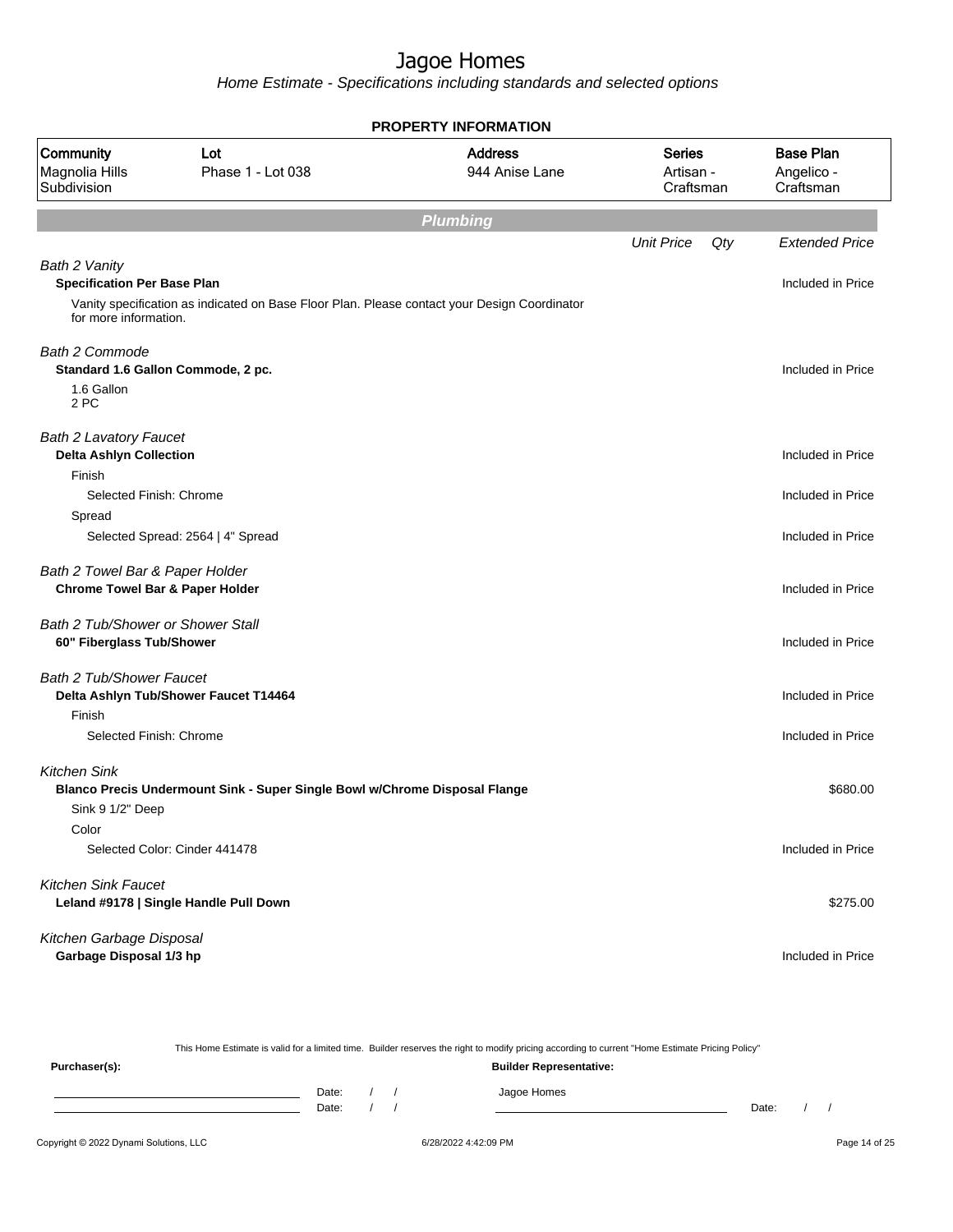Home Estimate - Specifications including standards and selected options

| <b>PROPERTY INFORMATION</b>                                             |                                                                                    |                                          |                                         |     |                                             |  |  |
|-------------------------------------------------------------------------|------------------------------------------------------------------------------------|------------------------------------------|-----------------------------------------|-----|---------------------------------------------|--|--|
| Community<br>Magnolia Hills<br>Subdivision                              | Lot<br>Phase 1 - Lot 038                                                           | <b>Address</b><br>944 Anise Lane         | <b>Series</b><br>Artisan -<br>Craftsman |     | <b>Base Plan</b><br>Angelico -<br>Craftsman |  |  |
|                                                                         |                                                                                    | Plumbing                                 |                                         |     |                                             |  |  |
|                                                                         |                                                                                    |                                          | <b>Unit Price</b>                       | Qty | <b>Extended Price</b>                       |  |  |
| Kitchen Ice Maker Water Line<br><b>Ice Maker Water Line</b>             |                                                                                    |                                          |                                         |     | Included in Price                           |  |  |
| Kitchen Gas Line for Range                                              | Gas Line for Range, Includes 110-Volt Outlet                                       |                                          |                                         |     | \$970.00                                    |  |  |
| Existing 220v outlet remains.                                           |                                                                                    |                                          |                                         |     |                                             |  |  |
| Entire Home Water Heater<br><b>Tankless Water Heater</b>                |                                                                                    |                                          |                                         |     | Included in Price                           |  |  |
| Entire Home Main Water Shutoff Valve<br><b>Main Water Shutoff Valve</b> |                                                                                    |                                          |                                         |     | Included in Price                           |  |  |
| <b>Entire Home Plumbing Supply Pipes</b>                                | <b>Plumbing Pipes: Water Continuous PEX Piping</b>                                 |                                          |                                         |     | Included in Price                           |  |  |
| <b>Plumbing Drains and Vents PVC</b>                                    | Entire Home Plumbing Waste & Vent Lines                                            |                                          |                                         |     | Included in Price                           |  |  |
|                                                                         | Entire Home Secondary Shut-Off Valves<br>Secondary Shut-Off Valves at each fixture |                                          |                                         |     | Included in Price                           |  |  |
| <b>Exterior Plumbing Sewer Lines</b>                                    | Plumbing Pipes: Exterior Sewer Lines PVC Schedule 40                               |                                          |                                         |     | Included in Price                           |  |  |
| <b>Exterior Sillcocks</b>                                               | <b>Outside Faucets Frost Proof (Per Plan)</b>                                      |                                          |                                         |     | Included in Price                           |  |  |
|                                                                         |                                                                                    | <b>Electrical, Media, Communications</b> |                                         |     |                                             |  |  |
|                                                                         |                                                                                    |                                          | <b>Unit Price</b>                       | Qty | <b>Extended Price</b>                       |  |  |
| Front Porch Light(s)<br><b>Recessed Lighting (Per Plan)</b>             |                                                                                    |                                          |                                         |     | Included in Price                           |  |  |
| Foyer Light(s)<br>Flush Mount Light   2 Bulb<br>Finish                  |                                                                                    |                                          |                                         |     | Included in Price                           |  |  |
|                                                                         | Selected Finish: Brushed Nickel                                                    |                                          |                                         |     | Included in Price                           |  |  |

This Home Estimate is valid for a limited time. Builder reserves the right to modify pricing according to current "Home Estimate Pricing Policy"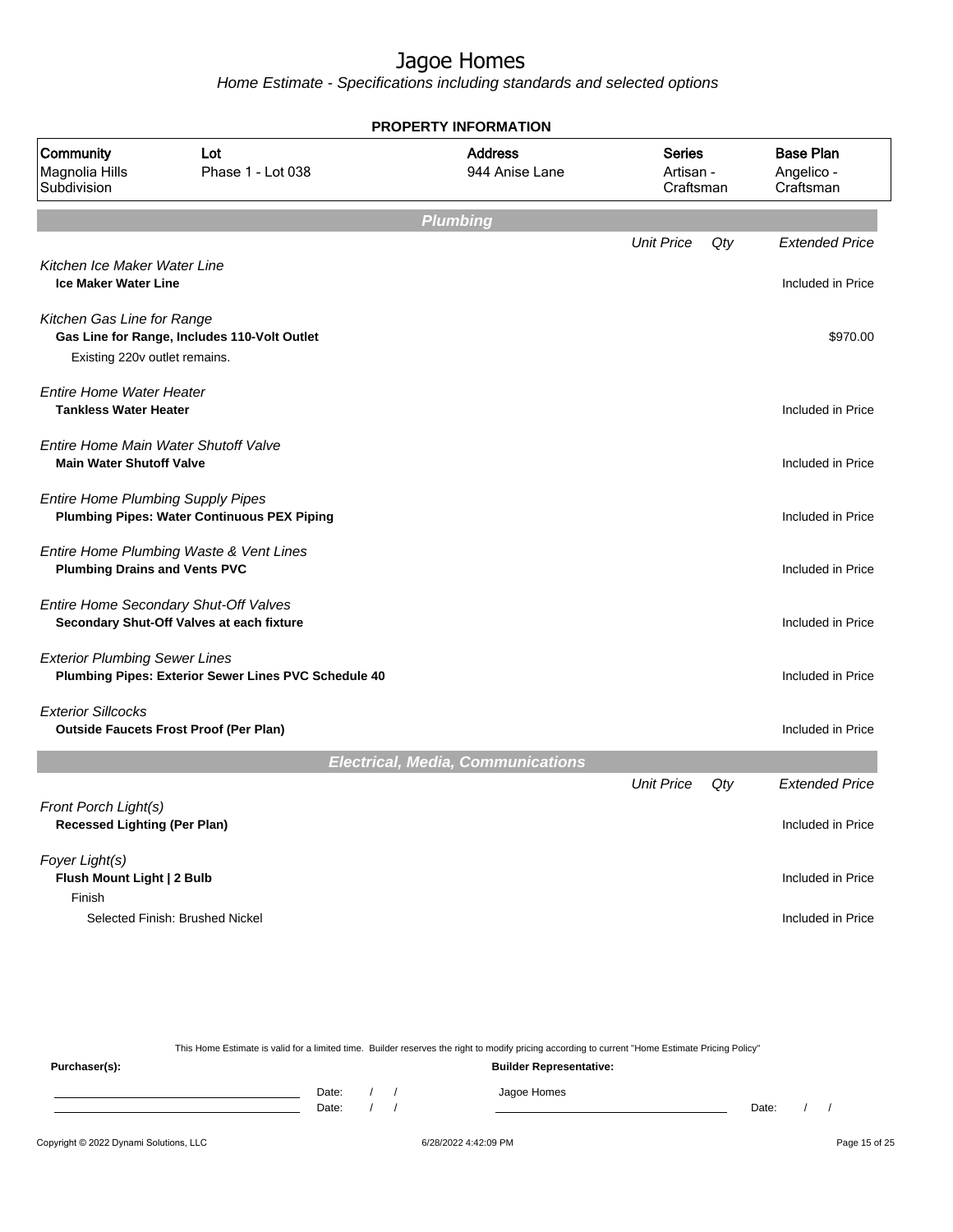Home Estimate - Specifications including standards and selected options

| <b>PROPERTY INFORMATION</b>                                            |                                                                                                                                        |                                          |                                         |                   |                                             |  |  |
|------------------------------------------------------------------------|----------------------------------------------------------------------------------------------------------------------------------------|------------------------------------------|-----------------------------------------|-------------------|---------------------------------------------|--|--|
| Community<br>Magnolia Hills<br>Subdivision                             | Lot<br>Phase 1 - Lot 038                                                                                                               | <b>Address</b><br>944 Anise Lane         | <b>Series</b><br>Artisan -<br>Craftsman |                   | <b>Base Plan</b><br>Angelico -<br>Craftsman |  |  |
|                                                                        |                                                                                                                                        | <b>Electrical, Media, Communications</b> |                                         |                   |                                             |  |  |
|                                                                        |                                                                                                                                        |                                          | <b>Unit Price</b>                       | Qty               | <b>Extended Price</b>                       |  |  |
| <b>Family Room Ceiling Fixture</b><br>Color                            | Ceiling Fan 52" Kichler Pro Select #330017, w/Bowl LED Light                                                                           |                                          |                                         |                   | Included in Price                           |  |  |
|                                                                        | Selected Color: Brushed Nickel w/Silver Blades                                                                                         |                                          |                                         | Included in Price |                                             |  |  |
| <b>Kitchen Ceiling Lighting</b><br><b>Recessed Lighting (Per Plan)</b> |                                                                                                                                        |                                          |                                         |                   | Included in Price                           |  |  |
| Kitchen - Additional Recessed Lighting                                 | <b>Standard Recessed Light on Existing Switch</b>                                                                                      |                                          | \$145.00                                | 2                 | \$290.00                                    |  |  |
| Kitchen Under Cabinet Light                                            | Under Cabinet Lighting Package, qty 4                                                                                                  |                                          |                                         | \$480.00          |                                             |  |  |
| wall cabinets in the kitchen.                                          | Includes one under counter lighting package to be installed in predetermined location under<br>This includes (4) under counter lights. |                                          |                                         |                   |                                             |  |  |
| <b>Additional Under Cabinet Light</b>                                  | Additional Under Cabinet Light, on Existing Switch                                                                                     |                                          |                                         |                   | \$120.00                                    |  |  |
| Kitchen GFI Outlet<br>Interior GFI Outlet(s)                           |                                                                                                                                        |                                          |                                         |                   | Included in Price                           |  |  |
| Kitchen Range Receptacle<br>Range 220 Volt Receptacle                  |                                                                                                                                        |                                          |                                         |                   | Included in Price                           |  |  |
| Dining Area Ceiling Light(s)<br><b>Recessed Lighting (Per Plan)</b>    |                                                                                                                                        |                                          |                                         |                   | Included in Price                           |  |  |
| Main Level Hall Ceiling Light(s)<br>Flush Mount Light   2 Bulb         |                                                                                                                                        |                                          |                                         |                   | Included in Price                           |  |  |
| Finish                                                                 | Selected Finish: Brushed Nickel                                                                                                        |                                          |                                         |                   | Included in Price                           |  |  |
| <b>Laundry Ceiling Light</b><br>Flush Mount Light   3 Bulb<br>Finish   |                                                                                                                                        |                                          |                                         |                   | Included in Price                           |  |  |
|                                                                        | Selected Finish: Brushed Nickel                                                                                                        |                                          |                                         |                   | Included in Price                           |  |  |
| Laundry Dryer Receptacle<br>Dryer 220 Volt Receptacle                  |                                                                                                                                        |                                          |                                         |                   | Included in Price                           |  |  |

This Home Estimate is valid for a limited time. Builder reserves the right to modify pricing according to current "Home Estimate Pricing Policy"

| Purchaser(s): |                |  | <b>Builder Representative:</b> |       |  |
|---------------|----------------|--|--------------------------------|-------|--|
|               | Date:<br>Date: |  | Jagoe Homes                    | Date: |  |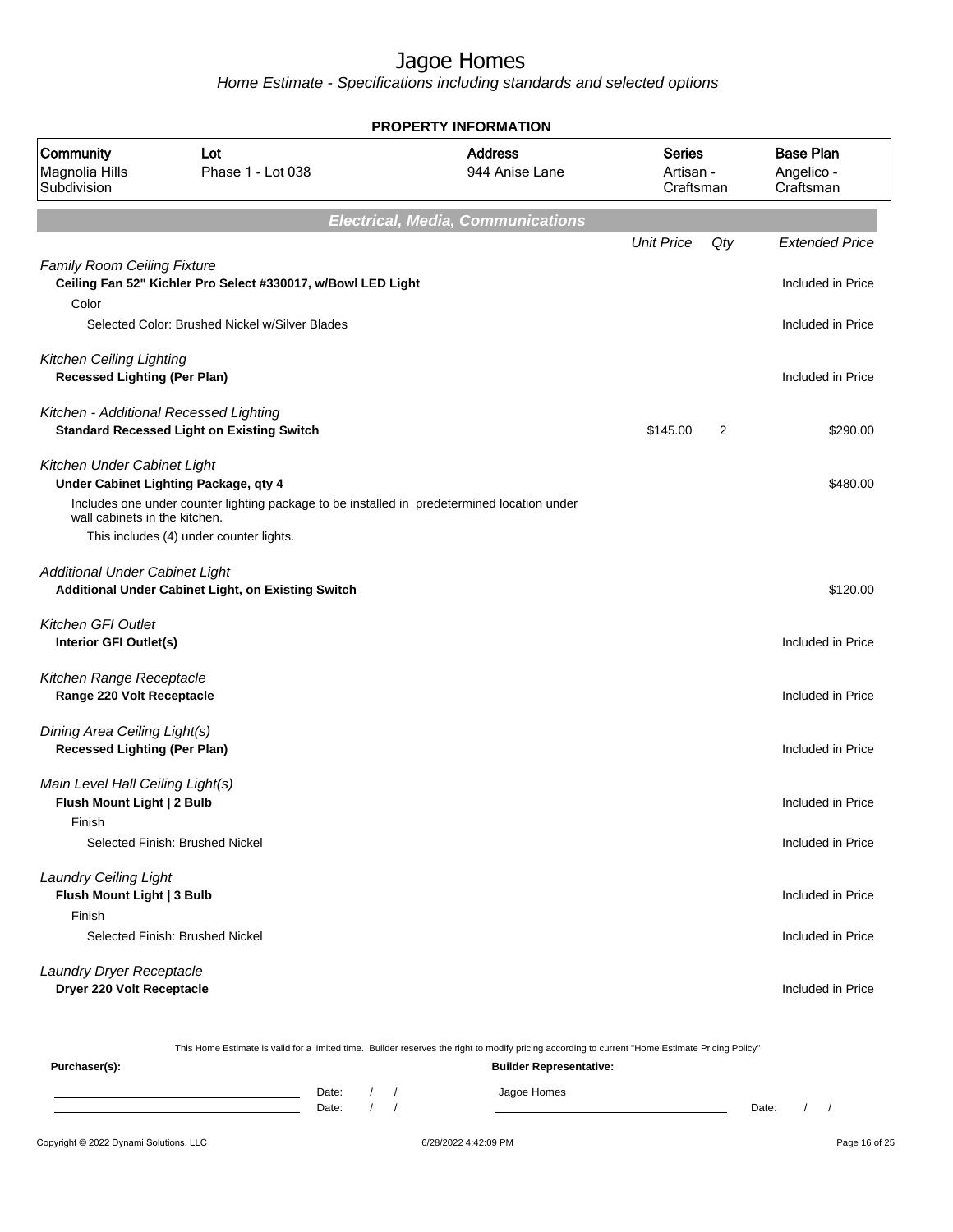Home Estimate - Specifications including standards and selected options

| <b>PROPERTY INFORMATION</b>                                                |                                                                                                                                                                                                                                                        |                                          |                                         |     |                                             |  |  |  |
|----------------------------------------------------------------------------|--------------------------------------------------------------------------------------------------------------------------------------------------------------------------------------------------------------------------------------------------------|------------------------------------------|-----------------------------------------|-----|---------------------------------------------|--|--|--|
| Community<br>Magnolia Hills<br>Subdivision                                 | Lot<br>Phase 1 - Lot 038                                                                                                                                                                                                                               | <b>Address</b><br>944 Anise Lane         | <b>Series</b><br>Artisan -<br>Craftsman |     | <b>Base Plan</b><br>Angelico -<br>Craftsman |  |  |  |
|                                                                            |                                                                                                                                                                                                                                                        | <b>Electrical, Media, Communications</b> |                                         |     |                                             |  |  |  |
|                                                                            |                                                                                                                                                                                                                                                        |                                          | <b>Unit Price</b>                       | Qty | <b>Extended Price</b>                       |  |  |  |
| <b>Owner's Suite Ceiling Light</b><br>Flush Mount Light   3 Bulb<br>Finish |                                                                                                                                                                                                                                                        |                                          |                                         |     | Included in Price                           |  |  |  |
|                                                                            | Selected Finish: Brushed Nickel                                                                                                                                                                                                                        |                                          |                                         |     | Included in Price                           |  |  |  |
| Owner's Closet Light(s)<br>Flush Mount Light   2 Bulb<br>Finish            |                                                                                                                                                                                                                                                        |                                          |                                         |     | Included in Price                           |  |  |  |
|                                                                            | Selected Finish: Brushed Nickel                                                                                                                                                                                                                        |                                          |                                         |     | Included in Price                           |  |  |  |
| <b>Owner's Bath Vanity Light</b>                                           | Standard   3 Light   24"   5337   Qty 2<br>The modern lines of this bath light fixture with Satin Etched glass will blend into many decors.                                                                                                            |                                          |                                         |     | \$90.00                                     |  |  |  |
| Finish                                                                     |                                                                                                                                                                                                                                                        |                                          |                                         |     |                                             |  |  |  |
| Selected Finish: Chrome                                                    |                                                                                                                                                                                                                                                        |                                          |                                         |     | Included in Price                           |  |  |  |
|                                                                            | Owner's Bath Additional Tub/Shower Light<br>Additional Tub/Shower Light Fixture w/ Switch<br>Includes one tub/shower special recessed light fixture with switch in choice of bathroom.<br>Technical Specification: Buyer must indicate choice of bath. |                                          |                                         |     | \$195.00                                    |  |  |  |
| Bath Exhaust Fan, Fan Only                                                 | Owner's Bath Exhaust Fan or Fan/Light                                                                                                                                                                                                                  |                                          |                                         |     | Included in Price                           |  |  |  |
| <b>Owner's Bath GFI Outlet</b><br><b>GFI Interior Outlet(s)</b>            |                                                                                                                                                                                                                                                        |                                          |                                         |     | Included in Price                           |  |  |  |
| Bedroom 2 Ceiling Light<br>Flush Mount Light   3 Bulb                      |                                                                                                                                                                                                                                                        |                                          |                                         |     | Included in Price                           |  |  |  |
| Finish                                                                     | Selected Finish: Brushed Nickel                                                                                                                                                                                                                        |                                          |                                         |     | Included in Price                           |  |  |  |
| Bedroom 2 Closet Light<br>Flush Mount Light   2 Bulb<br>Finish             |                                                                                                                                                                                                                                                        |                                          |                                         |     | Included in Price                           |  |  |  |
|                                                                            | Selected Finish: Brushed Nickel                                                                                                                                                                                                                        |                                          |                                         |     | Included in Price                           |  |  |  |

This Home Estimate is valid for a limited time. Builder reserves the right to modify pricing according to current "Home Estimate Pricing Policy"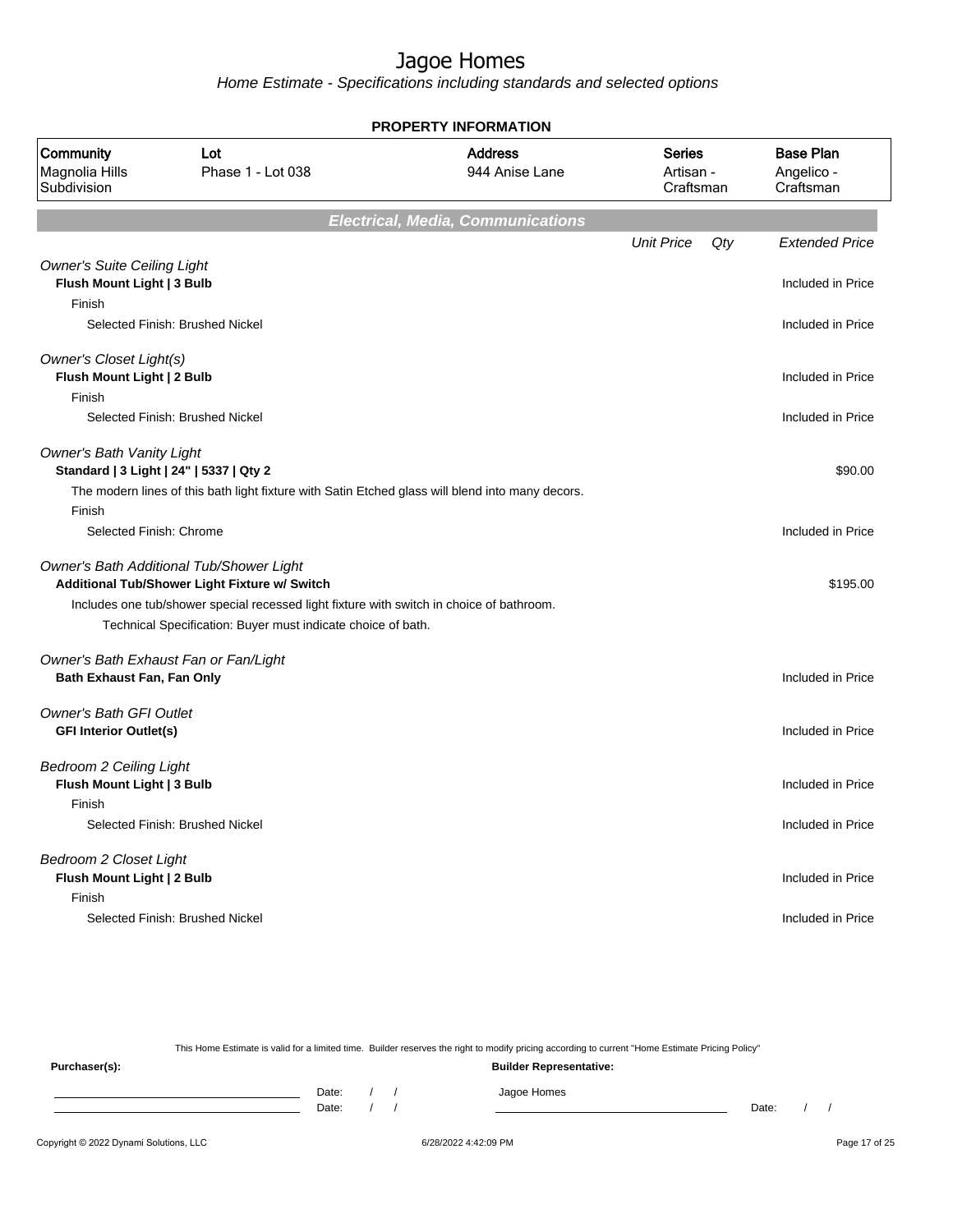Home Estimate - Specifications including standards and selected options

| <b>PROPERTY INFORMATION</b>                                   |                                                                                                                                                                                                            |                                          |                                         |            |                               |  |  |  |  |
|---------------------------------------------------------------|------------------------------------------------------------------------------------------------------------------------------------------------------------------------------------------------------------|------------------------------------------|-----------------------------------------|------------|-------------------------------|--|--|--|--|
| Community<br>Magnolia Hills<br>Subdivision                    | Lot<br>Phase 1 - Lot 038                                                                                                                                                                                   | <b>Address</b><br>944 Anise Lane         | <b>Series</b><br>Artisan -<br>Craftsman | Angelico - | <b>Base Plan</b><br>Craftsman |  |  |  |  |
|                                                               |                                                                                                                                                                                                            | <b>Electrical, Media, Communications</b> |                                         |            |                               |  |  |  |  |
|                                                               |                                                                                                                                                                                                            |                                          | <b>Unit Price</b>                       | Qty        | <b>Extended Price</b>         |  |  |  |  |
| <b>Bedroom 3 Ceiling Light</b><br>Flush Mount Light   3 Bulb  |                                                                                                                                                                                                            |                                          |                                         |            | Included in Price             |  |  |  |  |
| Finish                                                        | Selected Finish: Brushed Nickel                                                                                                                                                                            |                                          |                                         |            | Included in Price             |  |  |  |  |
| Bath 2 Vanity Light<br>Standard   3 Light   24"   5337        |                                                                                                                                                                                                            |                                          |                                         |            | Included in Price             |  |  |  |  |
| Finish                                                        | The modern lines of this bath light fixture with Satin Etched glass will blend into many decors.                                                                                                           |                                          |                                         |            |                               |  |  |  |  |
| Selected Finish: Chrome                                       |                                                                                                                                                                                                            |                                          |                                         |            | Included in Price             |  |  |  |  |
| Bath 2 Additional Tub/Shower Light                            | Additional Tub/Shower Light Fixture w/ Switch<br>Includes one tub/shower special recessed light fixture with switch in choice of bathroom.<br>Technical Specification: Buyer must indicate choice of bath. |                                          |                                         |            | \$195.00                      |  |  |  |  |
| Bath 2 Exhaust Fan or Fan/Light<br>Bath Exhaust Fan, Fan Only |                                                                                                                                                                                                            |                                          |                                         |            | Included in Price             |  |  |  |  |
| Bath 2 GFI Outlet<br>Interior GFI Outlet(s)                   |                                                                                                                                                                                                            |                                          |                                         |            | Included in Price             |  |  |  |  |
| Garage Ceiling Light(s)<br>Keyless (2)                        |                                                                                                                                                                                                            |                                          |                                         |            | Included in Price             |  |  |  |  |
| Garage Opener<br><b>Garage Door Opener Pre-Wire</b>           |                                                                                                                                                                                                            |                                          |                                         |            | Included in Price             |  |  |  |  |
| Garage Exterior Light                                         | Coach Light Kichler #49926 BKT Capanna                                                                                                                                                                     |                                          |                                         |            | Included in Price             |  |  |  |  |
|                                                               | The 16" 1-light outdoor wall light from the Capanna™ collection features waterfall glass.<br>Technical Specification: Width: 10.50"                                                                        |                                          |                                         |            |                               |  |  |  |  |
| Height: 16.00"<br>Finish                                      |                                                                                                                                                                                                            |                                          |                                         |            |                               |  |  |  |  |
|                                                               | Selected Finish: Textured Black                                                                                                                                                                            |                                          |                                         |            | Included in Price             |  |  |  |  |

This Home Estimate is valid for a limited time. Builder reserves the right to modify pricing according to current "Home Estimate Pricing Policy"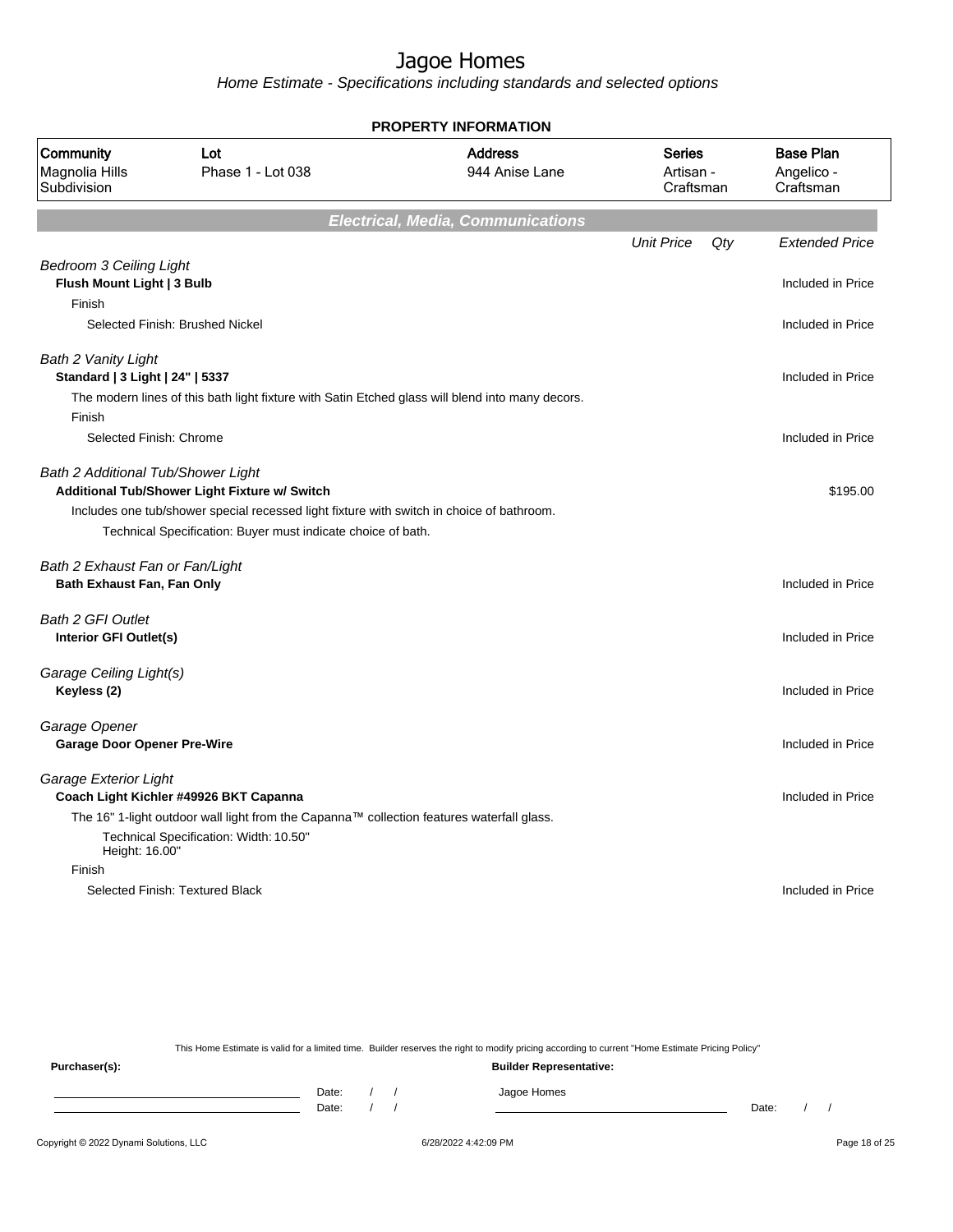| <b>PROPERTY INFORMATION</b>                                                |                                                                                                                                                                                                                                                                                                                                             |                                          |                                         |     |                                             |  |  |  |  |
|----------------------------------------------------------------------------|---------------------------------------------------------------------------------------------------------------------------------------------------------------------------------------------------------------------------------------------------------------------------------------------------------------------------------------------|------------------------------------------|-----------------------------------------|-----|---------------------------------------------|--|--|--|--|
| Community<br>Magnolia Hills<br>Subdivision                                 | <b>Address</b><br>Lot<br>Phase 1 - Lot 038<br>944 Anise Lane                                                                                                                                                                                                                                                                                |                                          | <b>Series</b><br>Artisan -<br>Craftsman |     | <b>Base Plan</b><br>Angelico -<br>Craftsman |  |  |  |  |
|                                                                            |                                                                                                                                                                                                                                                                                                                                             | <b>Electrical, Media, Communications</b> |                                         |     |                                             |  |  |  |  |
|                                                                            |                                                                                                                                                                                                                                                                                                                                             |                                          | <b>Unit Price</b>                       | Qty | <b>Extended Price</b>                       |  |  |  |  |
| <b>Outside Retreat Light</b>                                               | Exterior Kichler Light #49924 Capanna                                                                                                                                                                                                                                                                                                       |                                          |                                         |     | Included in Price                           |  |  |  |  |
|                                                                            | The 10.25" 1-light outdoor wall light from the Capanna (TM) collection gives the classic<br>lantern light a linear update. A textured black finish and squared edges, including a capstone<br>finial, combine with artful waterfall glass to create a style that works on homes with modern,<br>transitional or arts & crafts architecture. |                                          |                                         |     |                                             |  |  |  |  |
| 6.50W X 10.25H                                                             |                                                                                                                                                                                                                                                                                                                                             |                                          |                                         |     |                                             |  |  |  |  |
| Finish                                                                     | Selected Finish: Black Textured                                                                                                                                                                                                                                                                                                             |                                          |                                         |     | Included in Price                           |  |  |  |  |
| <b>Attic Light</b><br><b>Attic Lights Keyless</b>                          |                                                                                                                                                                                                                                                                                                                                             |                                          |                                         |     | Included in Price                           |  |  |  |  |
| <b>Front Door Doorbell Button</b><br><b>Doorbell Button at Front Door</b>  |                                                                                                                                                                                                                                                                                                                                             |                                          |                                         |     | Included in Price                           |  |  |  |  |
| <b>Front Door Door Chime</b><br><b>Door Chime</b>                          |                                                                                                                                                                                                                                                                                                                                             |                                          |                                         |     | Included in Price                           |  |  |  |  |
|                                                                            | <b>Entire Home - Electrical Outlets and Switches</b><br>Electrical Outlets & Switches per Plan & Code                                                                                                                                                                                                                                       |                                          |                                         |     | Included in Price                           |  |  |  |  |
| Color                                                                      |                                                                                                                                                                                                                                                                                                                                             |                                          |                                         |     |                                             |  |  |  |  |
| Selected Color: White                                                      |                                                                                                                                                                                                                                                                                                                                             |                                          |                                         |     | Included in Price                           |  |  |  |  |
| <b>Cable TV Outlets, RG6 wire</b>                                          | Entire Home - Cable TV/Phone Outlets (Qty 6 Total)                                                                                                                                                                                                                                                                                          |                                          |                                         | 5   | Included in Price                           |  |  |  |  |
| <b>Telephone Interior Jacks</b>                                            |                                                                                                                                                                                                                                                                                                                                             |                                          |                                         |     | \$0.00                                      |  |  |  |  |
|                                                                            | Entire Home - Braced and Wired for Future Ceiling Fan at Existing Ceiling Light<br>Light Location Braced and Wired for Future Ceiling Fan                                                                                                                                                                                                   |                                          | \$115.00                                | 3   | \$345.00                                    |  |  |  |  |
|                                                                            | Includes addition of bracing and box for ceiling fan addition with a switch                                                                                                                                                                                                                                                                 |                                          |                                         |     |                                             |  |  |  |  |
|                                                                            | <b>Comments: Bedrooms</b>                                                                                                                                                                                                                                                                                                                   |                                          |                                         |     |                                             |  |  |  |  |
| <b>Entire Home Electrical Service</b><br><b>Electrical Service 200 AMP</b> |                                                                                                                                                                                                                                                                                                                                             |                                          |                                         |     | Included in Price                           |  |  |  |  |
|                                                                            | Includes 200 AMP electric service upgrade for the entire house.                                                                                                                                                                                                                                                                             |                                          |                                         |     |                                             |  |  |  |  |
| <b>Exterior Electrical Service</b>                                         |                                                                                                                                                                                                                                                                                                                                             |                                          |                                         |     |                                             |  |  |  |  |
| <b>Electrical Service Underground</b>                                      |                                                                                                                                                                                                                                                                                                                                             |                                          |                                         |     | Included in Price                           |  |  |  |  |

| This Home Estimate is valid for a limited time. Builder reserves the right to modify pricing according to current "Home Estimate Pricing Policy" |       |  |  |                                |       |  |  |
|--------------------------------------------------------------------------------------------------------------------------------------------------|-------|--|--|--------------------------------|-------|--|--|
| Purchaser(s):                                                                                                                                    |       |  |  | <b>Builder Representative:</b> |       |  |  |
|                                                                                                                                                  | Date: |  |  | Jagoe Homes                    |       |  |  |
|                                                                                                                                                  | Date: |  |  |                                | Date: |  |  |
|                                                                                                                                                  |       |  |  |                                |       |  |  |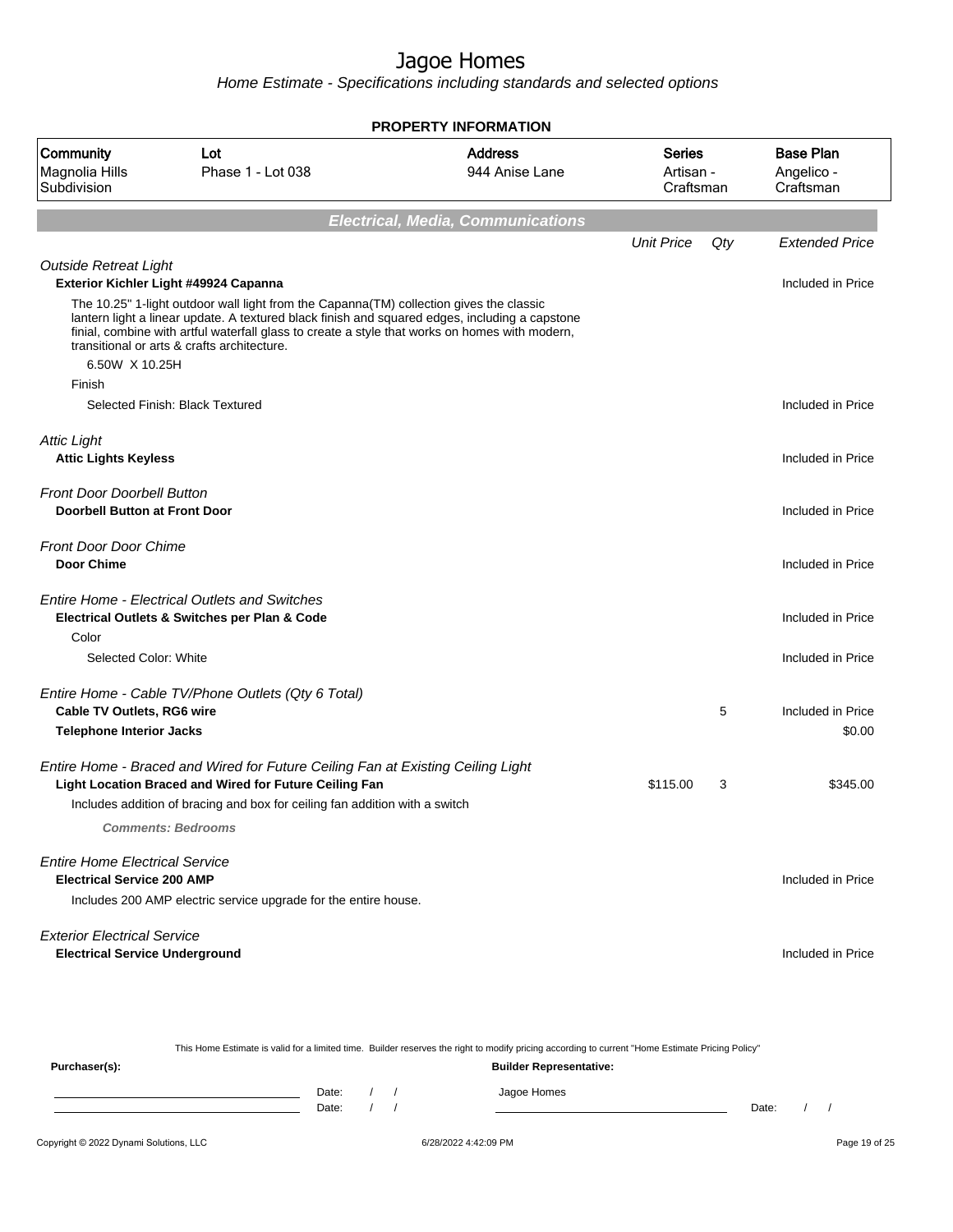Home Estimate - Specifications including standards and selected options

|                                                                         |                                                                                                                                                                        | <b>PROPERTY INFORMATION</b>              |                                         |     |                                             |  |
|-------------------------------------------------------------------------|------------------------------------------------------------------------------------------------------------------------------------------------------------------------|------------------------------------------|-----------------------------------------|-----|---------------------------------------------|--|
| Community<br>Magnolia Hills<br>Subdivision                              | Lot<br>Phase 1 - Lot 038                                                                                                                                               | <b>Address</b><br>944 Anise Lane         | <b>Series</b><br>Artisan -<br>Craftsman |     | <b>Base Plan</b><br>Angelico -<br>Craftsman |  |
|                                                                         |                                                                                                                                                                        | <b>Electrical, Media, Communications</b> |                                         |     |                                             |  |
| <b>Smoke Detectors</b>                                                  |                                                                                                                                                                        |                                          | <b>Unit Price</b>                       | Qty | <b>Extended Price</b>                       |  |
| Smoke Detectors, per plan                                               |                                                                                                                                                                        |                                          |                                         |     | Included in Price                           |  |
| <b>Carbon Monoxide Detectors</b><br>Carbon Monoxide Detectors, per plan |                                                                                                                                                                        |                                          |                                         |     | Included in Price                           |  |
|                                                                         |                                                                                                                                                                        | <b>HVAC</b>                              |                                         |     |                                             |  |
|                                                                         |                                                                                                                                                                        |                                          | <b>Unit Price</b>                       | Qty | <b>Extended Price</b>                       |  |
| <b>Entire Home Air Conditioner</b><br>14 Seer Air Conditioning System   |                                                                                                                                                                        |                                          |                                         |     | Included in Price                           |  |
|                                                                         | Up to 14 Seer Air Conditioning System                                                                                                                                  |                                          |                                         |     |                                             |  |
| <b>Entire Home Furnace</b>                                              | 92% Plus High Efficiency Gas Home Furnace<br>Includes 92% plus high efficiency gas home furnace<br>Builder makes no guarantee with respect to heating and cooling cost |                                          |                                         |     | Included in Price                           |  |
| <b>Entire Home Furnace Filter</b>                                       |                                                                                                                                                                        |                                          |                                         |     |                                             |  |
| Aprilaire Model 2000 Series Air Filter                                  |                                                                                                                                                                        |                                          |                                         |     | Included in Price                           |  |
| <b>Entire Home Thermostat</b><br><b>Programmable Thermostat</b>         |                                                                                                                                                                        |                                          |                                         |     | Included in Price                           |  |
| <b>Indoor Air Quality</b>                                               | Honeywell Fresh Air Ventilation System                                                                                                                                 |                                          |                                         |     | Included in Price                           |  |
| <b>Entire Home Duct System</b><br><b>Flexible Duct</b>                  |                                                                                                                                                                        |                                          |                                         |     | Included in Price                           |  |
| Entire Home Return Air<br><b>Multiple Return Air Vents</b>              |                                                                                                                                                                        |                                          |                                         |     | Included in Price                           |  |
|                                                                         | One Return per Bedroom & One Central Return                                                                                                                            |                                          |                                         |     |                                             |  |
| Laundry Dryer Vent<br><b>Dryer Vent Vented to Outside</b>               |                                                                                                                                                                        |                                          |                                         |     | Included in Price                           |  |

This Home Estimate is valid for a limited time. Builder reserves the right to modify pricing according to current "Home Estimate Pricing Policy" **Purchaser(s): Builder Representative:** Date: / / Jagoe Homes<br>Date: / / Jagoe Homes Date: / / Date: / /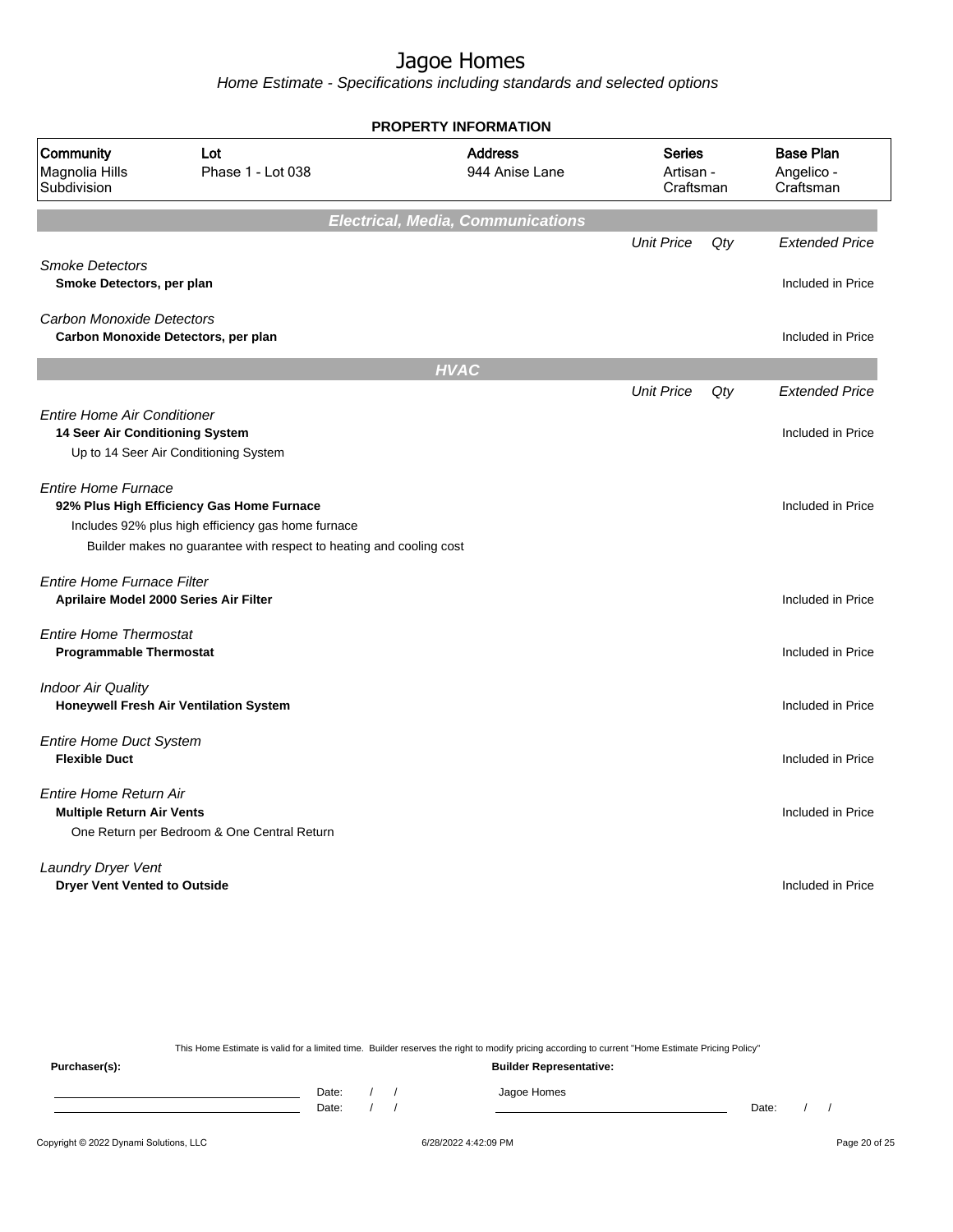Home Estimate - Specifications including standards and selected options

| <b>PROPERTY INFORMATION</b>                                               |                                                                                                                                                    |                                  |                                  |                                             |  |  |  |
|---------------------------------------------------------------------------|----------------------------------------------------------------------------------------------------------------------------------------------------|----------------------------------|----------------------------------|---------------------------------------------|--|--|--|
| Community<br>Magnolia Hills<br>Subdivision                                | Lot<br>Phase 1 - Lot 038                                                                                                                           | <b>Address</b><br>944 Anise Lane | Series<br>Artisan -<br>Craftsman | <b>Base Plan</b><br>Angelico -<br>Craftsman |  |  |  |
|                                                                           |                                                                                                                                                    | <b>Floor Coverings</b>           |                                  |                                             |  |  |  |
|                                                                           |                                                                                                                                                    |                                  | <b>Unit Price</b>                | Qty<br><b>Extended Price</b>                |  |  |  |
| <b>Entire Home Carpet Selection</b><br><b>Mohawk Carpet   Top Card II</b> |                                                                                                                                                    |                                  |                                  | Included in Price                           |  |  |  |
|                                                                           | Our Proven Performer, Top Card II, offers colorfast and consistent solution dyed Everstrand<br>polyester fiber with a 15 yr Manufacturer Warranty. |                                  |                                  |                                             |  |  |  |
| Color<br>Selected Color: 829 Teak                                         |                                                                                                                                                    |                                  |                                  | Included in Price                           |  |  |  |
| <b>Entire Home Carpet Pad</b><br>6# Carpet Pad                            |                                                                                                                                                    |                                  |                                  | Included in Price                           |  |  |  |
|                                                                           |                                                                                                                                                    |                                  |                                  |                                             |  |  |  |
| Foyer/Hall 1/Closet(s)                                                    | Luxury Vinyl Plank   Mohawk Arrington                                                                                                              |                                  |                                  | Included in Price                           |  |  |  |
|                                                                           | Mohawk's Arrington offers a water-resistant construction, comfort underfoot, and high<br>resistance to dents and scratches in a hardwood look.     |                                  |                                  |                                             |  |  |  |
| Color                                                                     |                                                                                                                                                    |                                  |                                  |                                             |  |  |  |
| <b>Direction</b>                                                          | Selected Color: Silver Strand AU892                                                                                                                |                                  |                                  | Included in Price                           |  |  |  |
|                                                                           | Selected Direction: Front to Back                                                                                                                  |                                  |                                  | Included in Price                           |  |  |  |
|                                                                           |                                                                                                                                                    |                                  |                                  |                                             |  |  |  |
| <b>Family Room</b>                                                        |                                                                                                                                                    |                                  |                                  |                                             |  |  |  |
|                                                                           | Luxury Vinyl Plank   Mohawk Arrington                                                                                                              |                                  |                                  | \$495.00                                    |  |  |  |
|                                                                           | Mohawk's Arrington offers a water-resistant construction, comfort underfoot, and high<br>resistance to dents and scratches in a hardwood look.     |                                  |                                  |                                             |  |  |  |
| Color                                                                     |                                                                                                                                                    |                                  |                                  |                                             |  |  |  |
|                                                                           | Selected Color: Silver Strand AU892                                                                                                                |                                  |                                  | Included in Price                           |  |  |  |
| <b>Direction</b>                                                          |                                                                                                                                                    |                                  |                                  |                                             |  |  |  |
|                                                                           | Selected Direction: Front to Back                                                                                                                  |                                  |                                  | Included in Price                           |  |  |  |
| <b>Owner's Bath Flooring</b>                                              | Luxury Vinyl Plank   Mohawk Arrington                                                                                                              |                                  |                                  | Included in Price                           |  |  |  |
|                                                                           | Mohawk's Arrington offers a water-resistant construction, comfort underfoot, and high<br>resistance to dents and scratches in a hardwood look.     |                                  |                                  |                                             |  |  |  |
| Color                                                                     |                                                                                                                                                    |                                  |                                  |                                             |  |  |  |
|                                                                           | Selected Color: Silver Strand AU892                                                                                                                |                                  |                                  | Included in Price                           |  |  |  |
| Direction                                                                 |                                                                                                                                                    |                                  |                                  |                                             |  |  |  |
|                                                                           | Selected Direction: Front to Back                                                                                                                  |                                  |                                  | Included in Price                           |  |  |  |
|                                                                           |                                                                                                                                                    |                                  |                                  |                                             |  |  |  |

This Home Estimate is valid for a limited time. Builder reserves the right to modify pricing according to current "Home Estimate Pricing Policy"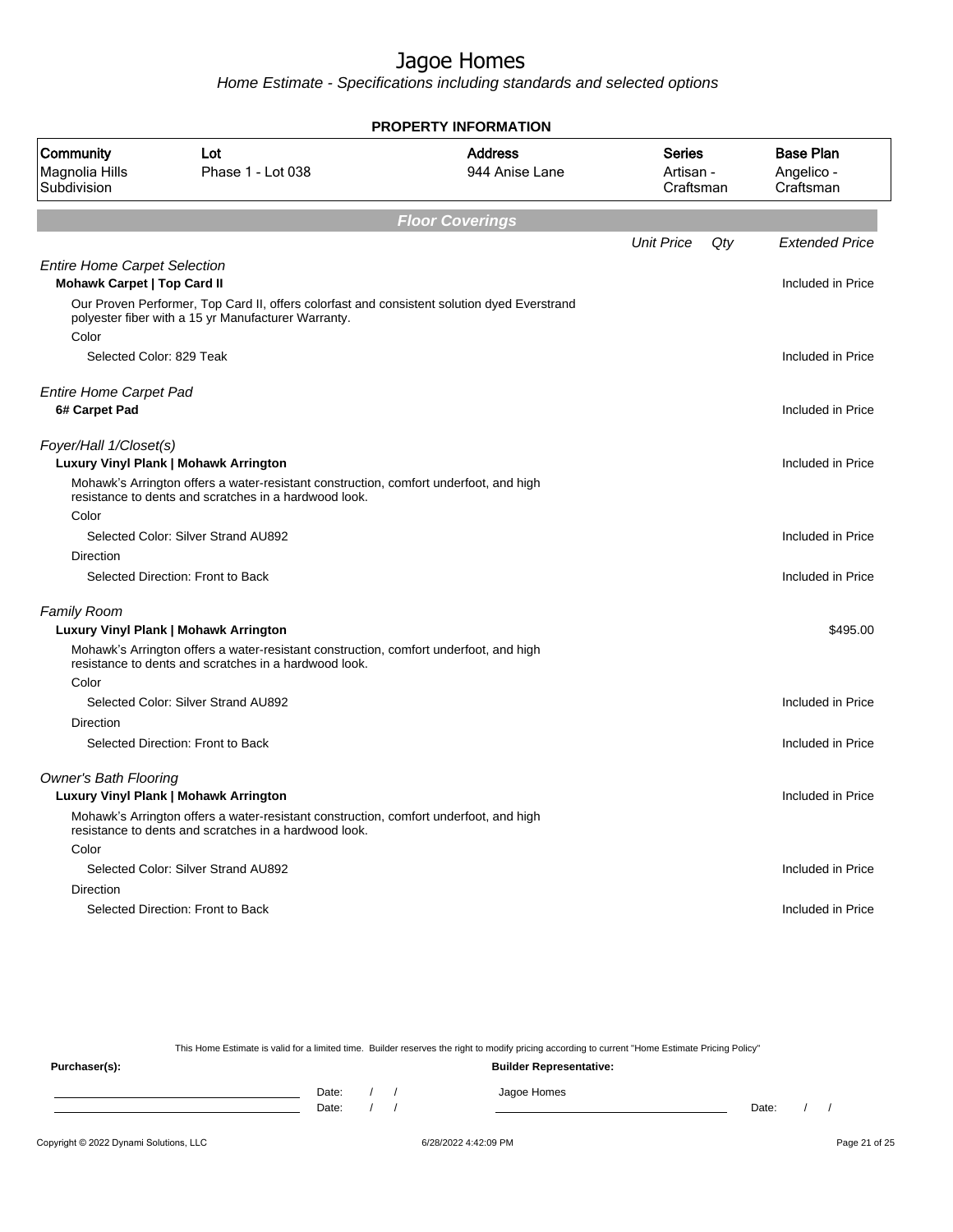Home Estimate - Specifications including standards and selected options

|                                            |                                                                                                                                                | <b>PROPERTY INFORMATION</b>      |                                         |     |                                             |
|--------------------------------------------|------------------------------------------------------------------------------------------------------------------------------------------------|----------------------------------|-----------------------------------------|-----|---------------------------------------------|
| Community<br>Magnolia Hills<br>Subdivision | Lot<br>Phase 1 - Lot 038                                                                                                                       | <b>Address</b><br>944 Anise Lane | <b>Series</b><br>Artisan -<br>Craftsman |     | <b>Base Plan</b><br>Angelico -<br>Craftsman |
|                                            |                                                                                                                                                | <b>Floor Coverings</b>           |                                         |     |                                             |
|                                            |                                                                                                                                                |                                  | <b>Unit Price</b>                       | Qty | <b>Extended Price</b>                       |
| Kitchen   Dining Area                      |                                                                                                                                                |                                  |                                         |     |                                             |
|                                            | Luxury Vinyl Plank   Mohawk Arrington                                                                                                          |                                  |                                         |     | Included in Price                           |
|                                            | Mohawk's Arrington offers a water-resistant construction, comfort underfoot, and high<br>resistance to dents and scratches in a hardwood look. |                                  |                                         |     |                                             |
| Color                                      |                                                                                                                                                |                                  |                                         |     |                                             |
|                                            | Selected Color: Silver Strand AU892                                                                                                            |                                  |                                         |     | Included in Price                           |
| Direction                                  |                                                                                                                                                |                                  |                                         |     |                                             |
|                                            | Selected Direction: Front to Back                                                                                                              |                                  |                                         |     | Included in Price                           |
| <b>Bath 2 Flooring</b>                     | Luxury Vinyl Plank   Mohawk Arrington                                                                                                          |                                  |                                         |     | Included in Price                           |
|                                            | Mohawk's Arrington offers a water-resistant construction, comfort underfoot, and high<br>resistance to dents and scratches in a hardwood look. |                                  |                                         |     |                                             |
| Color                                      |                                                                                                                                                |                                  |                                         |     |                                             |
|                                            | Selected Color: Silver Strand AU892                                                                                                            |                                  |                                         |     | Included in Price                           |
| <b>Direction</b>                           |                                                                                                                                                |                                  |                                         |     |                                             |
|                                            | Selected Direction: Front to Back                                                                                                              |                                  |                                         |     | Included in Price                           |
| <b>Laundry Flooring</b>                    |                                                                                                                                                |                                  |                                         |     |                                             |
|                                            | Luxury Vinyl Plank   Mohawk Arrington                                                                                                          |                                  |                                         |     | Included in Price                           |
| Color                                      | Mohawk's Arrington offers a water-resistant construction, comfort underfoot, and high<br>resistance to dents and scratches in a hardwood look. |                                  |                                         |     |                                             |
|                                            | Selected Color: Silver Strand AU892                                                                                                            |                                  |                                         |     | Included in Price                           |
| Direction                                  |                                                                                                                                                |                                  |                                         |     |                                             |
|                                            | Selected Direction: Front to Back                                                                                                              |                                  |                                         |     | Included in Price                           |
|                                            |                                                                                                                                                | <b>Shelving</b>                  |                                         |     |                                             |
|                                            |                                                                                                                                                |                                  | <b>Unit Price</b>                       | Qty | <b>Extended Price</b>                       |
| <b>Owner's Closet Shelf &amp; Rod</b>      |                                                                                                                                                |                                  |                                         |     |                                             |
|                                            | Closet Shelf 12" Shelf & Rod - 2 Runs Width of Closet - Supported 2'0" O.C. Vented                                                             |                                  |                                         |     | Included in Price                           |
| Long Garment Hanging                       |                                                                                                                                                |                                  |                                         |     |                                             |
|                                            | Selected Long Garment Hanging: None                                                                                                            |                                  |                                         |     | Included in Price                           |
| Standard Hanging                           |                                                                                                                                                |                                  |                                         |     |                                             |
|                                            | Selected Standard Hanging: Standard Hanging (42" & 84")                                                                                        |                                  |                                         |     | Included in Price                           |

This Home Estimate is valid for a limited time. Builder reserves the right to modify pricing according to current "Home Estimate Pricing Policy"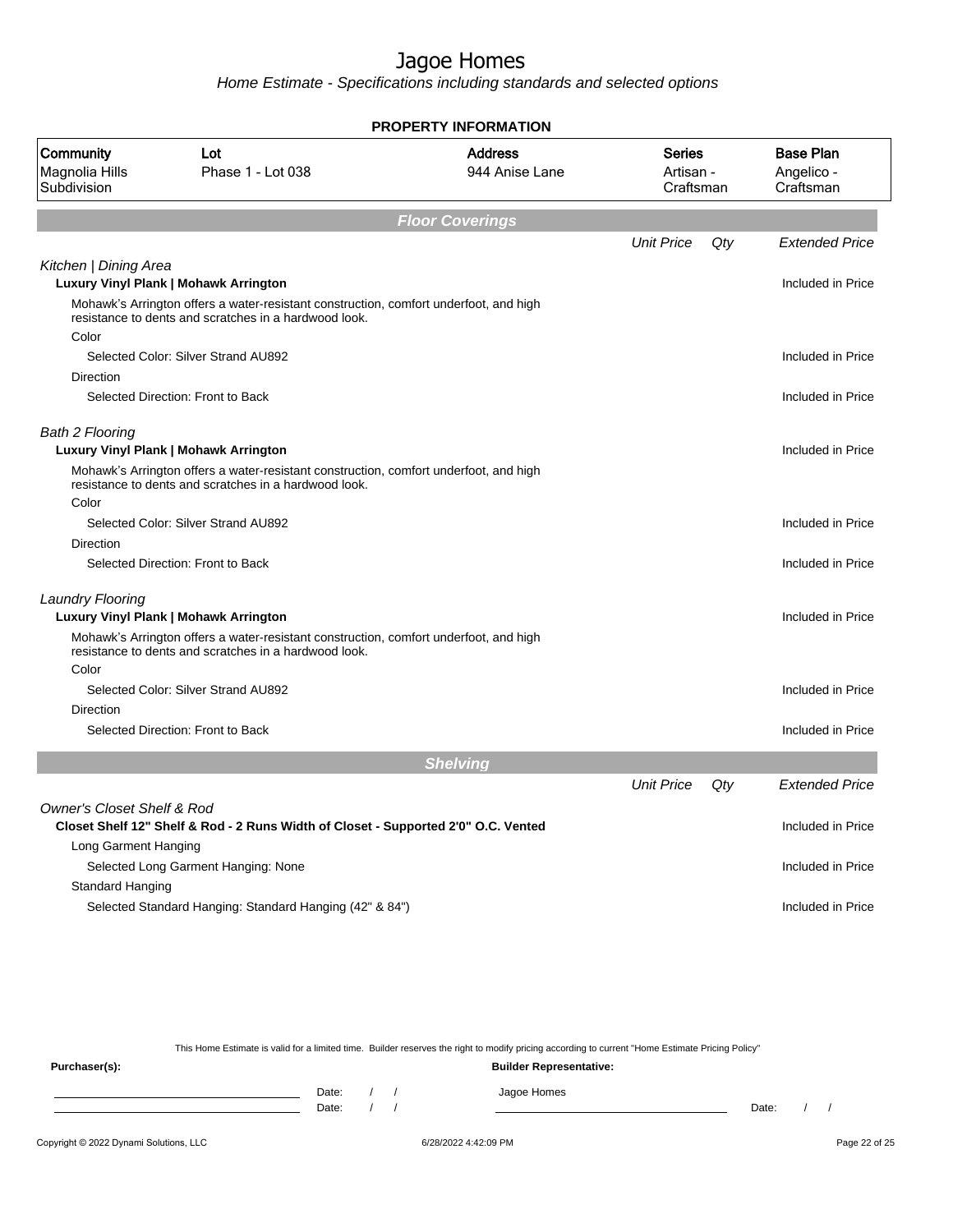| <b>PROPERTY INFORMATION</b>                                      |                                                                                    |                                  |                                         |     |                                             |  |  |  |
|------------------------------------------------------------------|------------------------------------------------------------------------------------|----------------------------------|-----------------------------------------|-----|---------------------------------------------|--|--|--|
| Community<br>Magnolia Hills<br>Subdivision                       | Lot<br>Phase 1 - Lot 038                                                           | <b>Address</b><br>944 Anise Lane | <b>Series</b><br>Artisan -<br>Craftsman |     | <b>Base Plan</b><br>Angelico -<br>Craftsman |  |  |  |
|                                                                  |                                                                                    | <b>Shelving</b>                  |                                         |     |                                             |  |  |  |
|                                                                  |                                                                                    |                                  | <b>Unit Price</b>                       | Qty | <b>Extended Price</b>                       |  |  |  |
| Bedroom 2 Closet Shelf & Rod                                     | Closet Shelf 12" Shelf & Rod - 2 Runs Width of Closet - Supported 2'0" O.C. Vented |                                  |                                         |     | Included in Price                           |  |  |  |
| Long Garment Hanging                                             | Selected Long Garment Hanging: None                                                |                                  |                                         |     | Included in Price                           |  |  |  |
| Standard Hanging                                                 | Selected Standard Hanging: Standard Hanging (42" & 84")                            |                                  |                                         |     | Included in Price                           |  |  |  |
| Bedroom 3 Closet Shelf & Rod                                     | Closet Shelf 12" Shelf & Rod - 2 Runs Width of Closet - Supported 2'0" O.C. Vented |                                  |                                         |     | Included in Price                           |  |  |  |
| Long Garment Hanging<br>Standard Hanging                         | Selected Long Garment Hanging: None                                                |                                  |                                         |     | Included in Price                           |  |  |  |
|                                                                  | Selected Standard Hanging: Standard Hanging (42" & 84")                            |                                  |                                         |     | Included in Price                           |  |  |  |
| <b>Entire Home Storage Shelf</b>                                 | Storage Shelf 12" and 16" deep- Vented (per plan)                                  |                                  |                                         |     | Included in Price                           |  |  |  |
|                                                                  |                                                                                    | <b>Foundations</b>               |                                         |     |                                             |  |  |  |
|                                                                  |                                                                                    |                                  | <b>Unit Price</b>                       | Qty | <b>Extended Price</b>                       |  |  |  |
| <b>Entire Home Footing Size</b><br>19" Wide x 8" Deep, 3000 psi, |                                                                                    |                                  |                                         |     | \$0.00                                      |  |  |  |
|                                                                  |                                                                                    | <b>Framing</b>                   |                                         |     |                                             |  |  |  |
|                                                                  |                                                                                    |                                  | <b>Unit Price</b>                       | Qty | <b>Extended Price</b>                       |  |  |  |
| Entire Home 2 x 4 Wall Studs<br>Studs 2 x 4 @ 16" oc, SPF Grade  |                                                                                    |                                  |                                         |     | Included in Price                           |  |  |  |
| Entire Home 2 x 6 Wall Studs                                     | Studs 2 x 6 @ 24" oc, SPF Grade (Per Plan)                                         |                                  |                                         |     | Included in Price                           |  |  |  |
| <b>Entire Home Exterior Wall Sheathing</b>                       | Exterior Wall Sheathing (7/16" OSB &/or 1/2" Styrofoam)                            |                                  |                                         |     | Included in Price                           |  |  |  |
| <b>Exterior Wall Covering House Wrap</b>                         | Entire Home Exterior Wall House Wrap                                               |                                  |                                         |     | Included in Price                           |  |  |  |
| <b>Entire Home Foundation Plates</b>                             | <b>Foundation Plates treated yellow pine</b>                                       |                                  |                                         |     | Included in Price                           |  |  |  |

|                                        |                |  | This Home Estimate is valid for a limited time. Builder reserves the right to modify pricing according to current "Home Estimate Pricing Policy" |       |  |               |
|----------------------------------------|----------------|--|--------------------------------------------------------------------------------------------------------------------------------------------------|-------|--|---------------|
| Purchaser(s):                          |                |  | <b>Builder Representative:</b>                                                                                                                   |       |  |               |
|                                        | Date:<br>Date: |  | Jagoe Homes                                                                                                                                      | Date: |  |               |
| Copyright © 2022 Dynami Solutions, LLC |                |  | 6/28/2022 4:42:09 PM                                                                                                                             |       |  | Page 23 of 25 |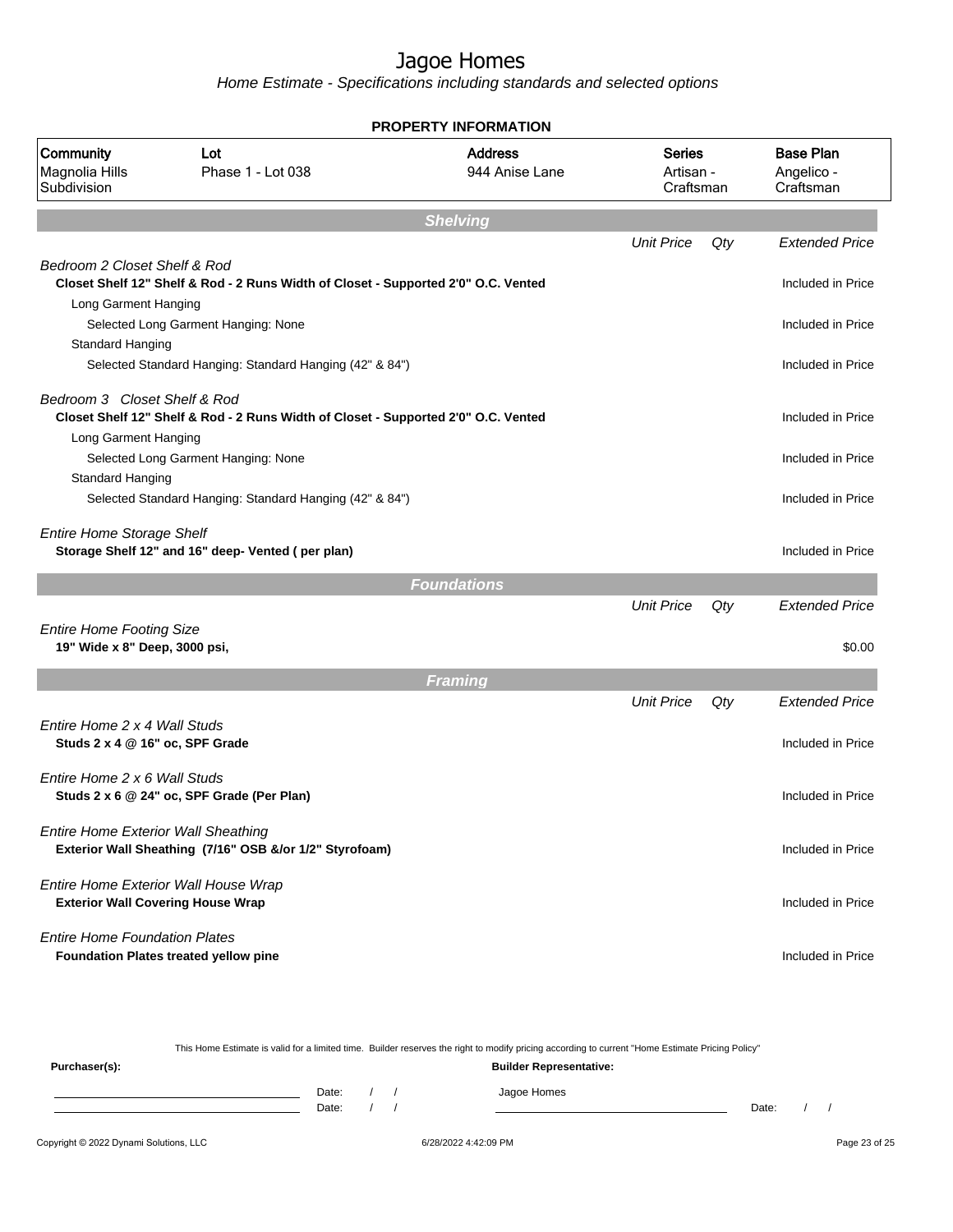Home Estimate - Specifications including standards and selected options

|                                                                                                      |                                                                                                      | <b>PROPERTY INFORMATION</b>      |                                         |     |                                             |
|------------------------------------------------------------------------------------------------------|------------------------------------------------------------------------------------------------------|----------------------------------|-----------------------------------------|-----|---------------------------------------------|
| Community<br>Magnolia Hills<br>Subdivision                                                           | Lot<br>Phase 1 - Lot 038                                                                             | <b>Address</b><br>944 Anise Lane | <b>Series</b><br>Artisan -<br>Craftsman |     | <b>Base Plan</b><br>Angelico -<br>Craftsman |
|                                                                                                      |                                                                                                      | <b>Framing</b>                   |                                         |     |                                             |
|                                                                                                      |                                                                                                      |                                  | <b>Unit Price</b>                       | Qty | <b>Extended Price</b>                       |
| Main Level Ceiling Heights<br>Interior Flat Ceiling Height 9'0"<br>Certain ceiling heights may vary. |                                                                                                      |                                  |                                         |     | Included in Price                           |
| Per Plan Roof Trusses                                                                                |                                                                                                      |                                  |                                         |     |                                             |
| <b>Roof Trusses</b>                                                                                  |                                                                                                      |                                  |                                         |     | Included in Price                           |
| <b>Roof Sheathing</b><br>Roof Sheathing 7/16" OSB                                                    |                                                                                                      |                                  |                                         |     | Included in Price                           |
|                                                                                                      |                                                                                                      | <b>Landscaping &amp; Yard</b>    |                                         |     |                                             |
|                                                                                                      |                                                                                                      |                                  | <b>Unit Price</b>                       | Qty | <b>Extended Price</b>                       |
| Exterior Lawn Sod<br><b>Basins</b> )                                                                 | Sod All of Yard, Fescue & Bluegrass (Excludes Areas with Brush & Trees & Retention                   |                                  |                                         |     | Included in Price                           |
| Shrubs & Trees                                                                                       | Shrubs & Trees 5/18" shrubs, 3/3' upright shrubs, 1 tree and landscape mulch                         |                                  |                                         |     | Included in Price                           |
|                                                                                                      |                                                                                                      | <b>Ventilation</b>               |                                         |     |                                             |
|                                                                                                      |                                                                                                      |                                  | <b>Unit Price</b>                       | Qty | <b>Extended Price</b>                       |
| <b>Bath Vent Fans</b><br><b>Bath Fans Vented to Exterior</b>                                         |                                                                                                      |                                  |                                         |     | Included in Price                           |
|                                                                                                      | Kitchen Range Hood or Microwave Hood Vent<br>Kitchen Range Hood or Microwave Hood Vented to Exterior |                                  |                                         |     | Included in Price                           |
| Roof Whirlybird                                                                                      | Aluminum Turbine Ventilator "Whirlybird", by design                                                  |                                  |                                         |     | Included in Price                           |
| <b>Home Soffit Vents</b><br>Soffit Vent Continuous Perforated Vinyl                                  |                                                                                                      |                                  |                                         |     | Included in Price                           |
|                                                                                                      |                                                                                                      | <b>Site Layout</b>               |                                         |     |                                             |
|                                                                                                      |                                                                                                      |                                  | <b>Unit Price</b>                       | Qty | <b>Extended Price</b>                       |
| Home Elevation & Site Placement                                                                      | Elevation & Location Established by Contractor                                                       |                                  |                                         |     | Included in Price                           |

This Home Estimate is valid for a limited time. Builder reserves the right to modify pricing according to current "Home Estimate Pricing Policy" **Purchaser(s): Builder Representative:** Date: / / Jagoe Homes<br>Date: / / Jagoe Homes Date: / / Date: / /